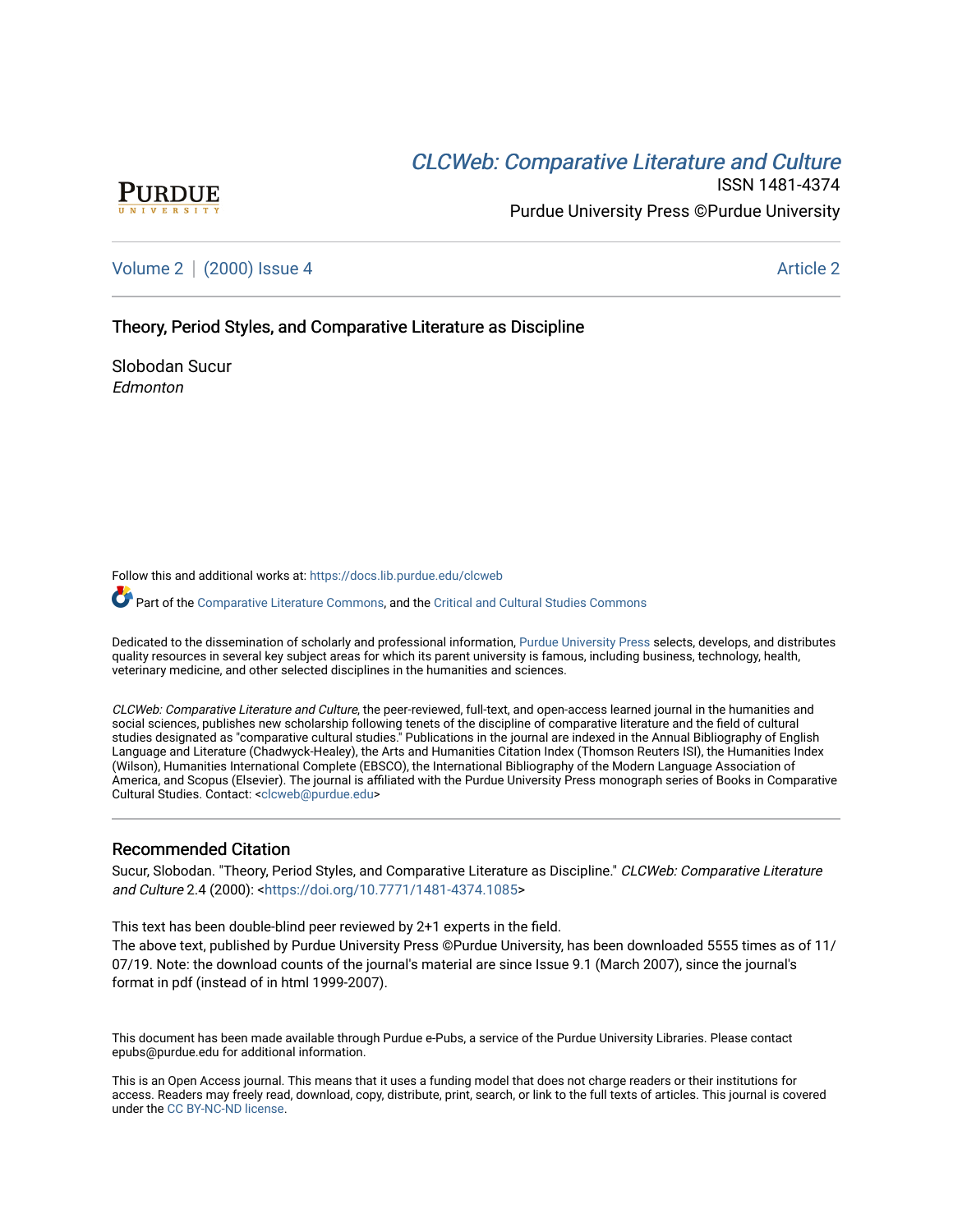$\overline{\text{PURDUE}}$  UNIVERSITY PRESS <http://www.thepress.purdue.edu>

# CLCWeb: Comparative Literature and Culture

ISSN 1481-4374 <http://docs.lib.purdue.edu/clcweb> Purdue University Press ©Purdue University

CLCWeb: Comparative Literature and Culture, the peer-reviewed, full-text, and open-access learned journal in the humanities and social sciences, publishes new scholarship following tenets of the discipline of comparative literature and the field of cultural studies designated as "comparative cultural studies." In addition to the publication of articles, the journal publishes review articles of scholarly books and publishes research material in its Library Series. Publications in the journal are indexed in the Annual Bibliography of English Language and Literature (Chadwyck-Healey), the Arts and Humanities Citation Index (Thomson Reuters ISI), the Humanities Index (Wilson), Humanities International Complete (EBSCO), the International Bibliography of the Modern Langua-ge Association of America, and Scopus (Elsevier). The journal is affiliated with the Purdue University Press monog-raph series of Books in Comparative Cultural Studies. Contact: <clcweb@purdue.edu>

## Volume 2 Issue 4 (December 2000) Article 2 Slobodan Sucur, "Theory, Period Styles, and Comparative Literature as Discipline"

<http://docs.lib.purdue.edu/clcweb/vol2/iss4/2>

Contents of CLCWeb: Comparative Literature and Culture 2.4 (2000) <http://docs.lib.purdue.edu/clcweb/vol2/iss4/>

Abstract: In his article, "Theory, Period Styles, and Comparative Literature as Discipline," Slobodan Sucur attempts to answer the following question: Can a rapprochement be brought about between various, often antagonistic, literary-theoretical views and the concept of comparative literature itself, which requires accord, consensus, agreement, etc., for it to function as a concrete body and discipline? Sucur attempts dealing with this question in three parts of the paper: First, he establishes a relationship/link between the theoretical discord of today (humanism, formalism, deconstruction, etc.) and the high theorizing which began during the Jena-Berlin phase of Romanticism (Shelling, Hegel, F. Schlegel, etc.); secondly, he attempts linking the origin of comparative literature with later Romanticism (Virgil Nemoianu's idea of the Biedermeier) in order to account for some inconsistencies between ideas of "theory" on the one hand, and "discipline" on the other; and thirdly, he speculates on whether or not "literary history" -- an idea often neglected now -- can be the bridge where literary theory meets up with comparative literature as a disciplinary endeavor, that is, in the act of writing a comparative literary history.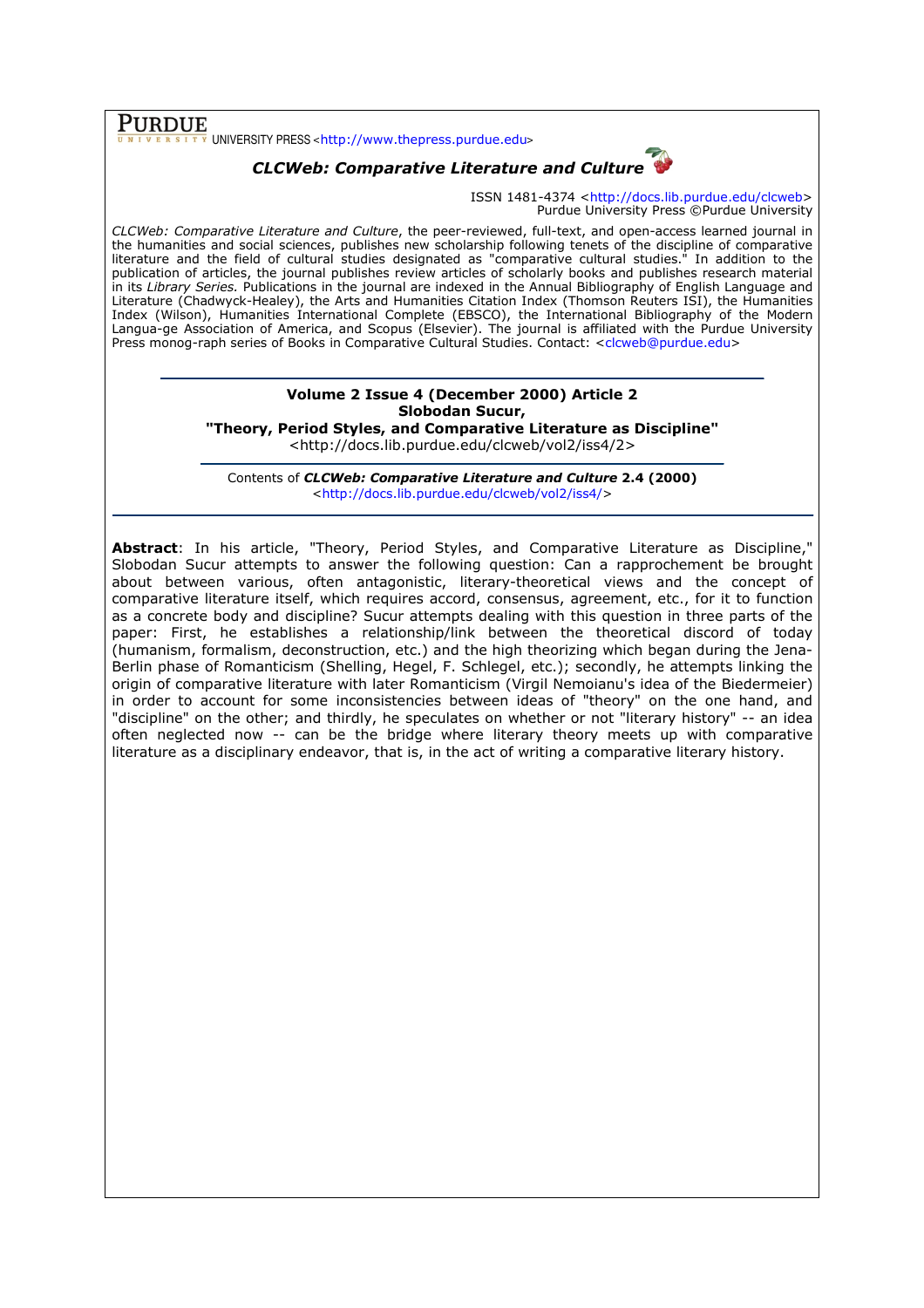Slobodan Sucur, "Theory, Period Styles, and Comparative Literature as Discipline" page 2 of 18 CLCWeb: Comparative Literature and Culture 2.4 (2000): <http://docs.lib.purdue.edu/clcweb/vol2/iss4/2>

# Slobodan SUCUR

# Theory, Period Styles, and Comparative Literature as Discipline

It is sometimes said that the origins of comparative literature are tied to debates concerning the renewal of the notion of literature, tied together because such theoretical debates on literariness, text, aesthetics, etc., and theoretical debates in general which still affect us, appear to originate with the Jena-Berlin school of Romanticism (the first phase), the approximate period from which the origins of comparative literature emanate as well. The question which looms large here is the following: Can a rapprochement be brought about between various, often antagonistic, literarytheoretical views and the concept of comparative literature itself, which requires accord, consensus, agreement, etc., for it to function as a concrete body and discipline? I will deal with the question by splitting this paper into three parts. In the first part, I will expose the antagonistic nature of theory by looking at some formalist, deconstructionist, and humanist views, views which seem to feed on each other for survival, and which pose a threat to the notion of smoothly operating disciplines such as Comparative Literature, Art History, etc.; the antagonism, inconsistency, and confusion which is present in and arises because of the polemic nature of these views will be traced back to early Romanticism. In the second part of the paper, I will use Ali Behdad's concept of "belatedness," juxtaposed onto Virgil Nemoianu's argument for a Biedermeier style, to explain why comparative literature as a discipline seems to be a product of the same Romanticism that gave birth to high theorizing but simultaneously seems to be divided and at odds with this "other," theoretical product; I will attempt to account for this supposed paradox. In the third and final part of the paper, I will attempt to reconcile theory and discipline (i.e., comparative literature) by bringing in the notion of literary history as a medium through which antagonisms can be subsumed, and perhaps even cancelled out, by larger narrative accounts of literary and theoretical development, by meta-endeavors, as it were; I will also speak of other concepts in this final section.

# Theory, Discord, and Early Romanticism

It may be odd that I am beginning a discussion on theory, discord, and Romanticism by citing examples from Russian Formalism, because the latter school of thought is often said to be anti-Romantic, especially in its reaction against Symbolist poetics, as Selden says in his A Reader's Guide to Contemporary Literary Theory: The Futurists, who provided the initial impetus for Formalism, directed their artistic efforts "against 'decadent' bourgeois culture and especially against the anguished soul-searching of the Symbolist movement in poetry and the visual arts … [and against] the mystical posturing of poets" (30). Nonetheless, certain Formalist assumptions were later attacked by post-structuralism, leading to conceptual opposition and discord, and besides, while Selden believes that Formalism was anti-Romantic owing to its avoidance of Symbolist assumptions, we may also argue that Symbolism was itself anti-Romantic owing to its elaboration on earlier, romantic tendencies, and so on.

 As I have said, certain Formalist assumptions were later attacked, and this is why I mention such assumptions. One of the clearest examples of Formalism is found in Victor Shklovsky's article, "Art as Technique," where one of the major points is that the very phrase, "works of art," designates those "works created by special techniques designed to make the works as obviously artistic as possible" (17). What Shklovsky is working towards with such a comment is the idea of art, in this case poetry, as an autonomous construct, a self-sufficient entity that is set up through conscious craftsmanship: He cements the essence of his argument later by saying that what is required is a proper distinction "between the laws of practical language and the laws of poetic language" (19). Further on, Shklovsky offers a sentence that has been quoted and criticized often: "Art is a way of experiencing the artfulness of an object; the object is not important" (20; italics in the original). Near the end of the article, he once again reaffirms his views be saying that "a strong tendency … to create a new and properly poetic language has emerged. In the light of these developments we can define poetry as attenuated, tortuous speech. Poetic speech is formed speech. Prose is ordinary speech -- economical, easy, proper, the goddess of prose [dea prosae] is a goddess of the accurate, facile type, of the 'direct' expression of a child" (28). In his article,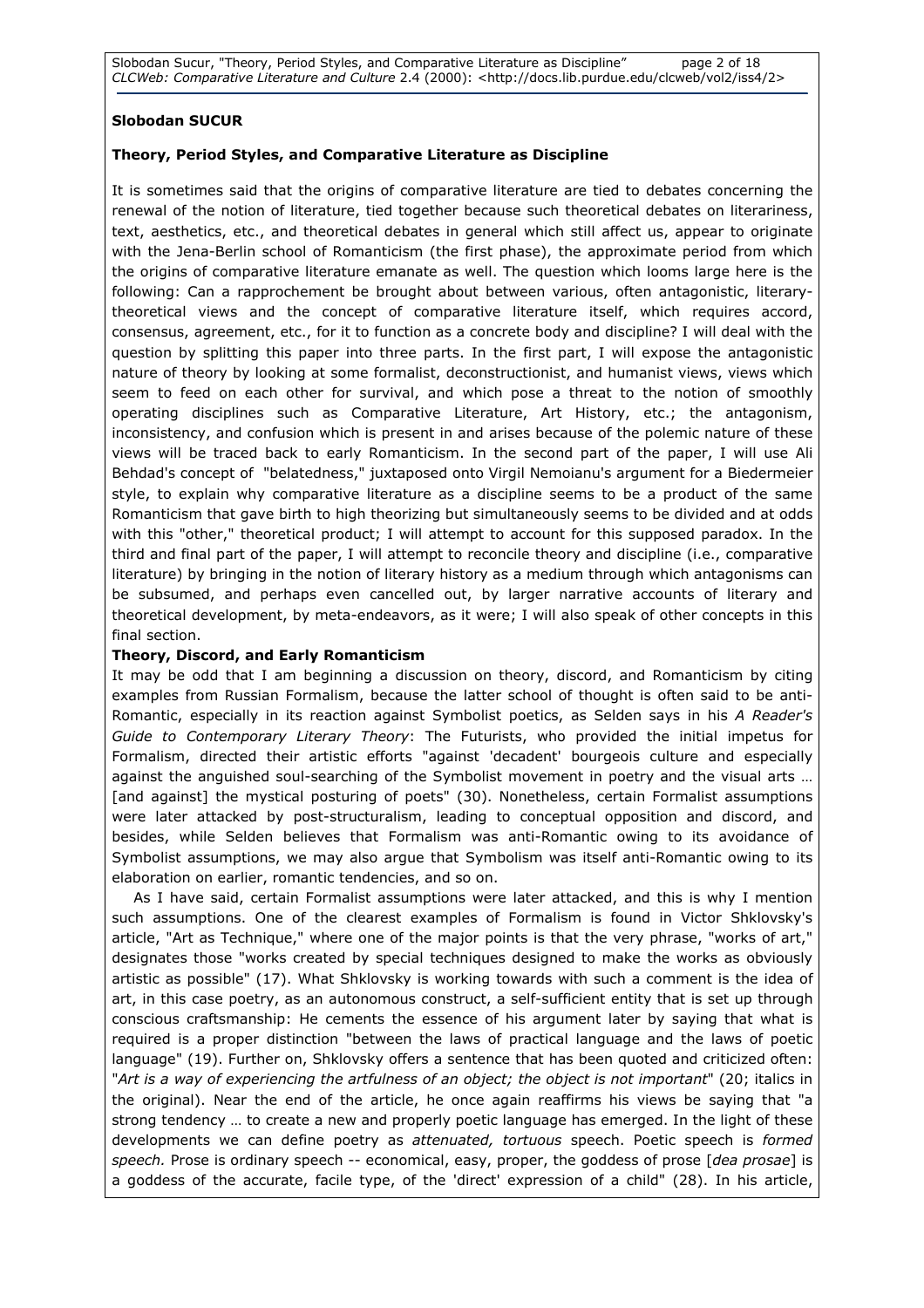#### Slobodan Sucur, "Theory, Period Styles, and Comparative Literature as Discipline" page 3 of 18 CLCWeb: Comparative Literature and Culture 2.4 (2000): <http://docs.lib.purdue.edu/clcweb/vol2/iss4/2>

"Linguistics and Poetics," Roman Jakobson continues with this thrust towards an autonomous definition of literature, a thrust which is representative of the earlier phase of Formalism. He speaks of how "the terminological confusion of 'literary studies' with 'criticism' tempts the student of literature to replace the description of the intrinsic values of a literary work by a subjective, censorious verdict. The label 'literary critic' applied to an investigator of literature is as erroneous as 'grammatical (or lexical) critic' would be applied to a linguist. Syntactic and morphological research cannot be supplanted by a normative grammar, and likewise no manifesto, foisting a critic's own tastes and opinions on creative literature, may act as a substitute for an objective scholarly analysis of verbal art" (33). We can see obvious formalistic tendencies in Jakobson's comments, for there is the phrase, "intrinsic values of literature," the phrase, "objective scholarly analysis of verbal art" (which foreshadows New Criticism), and more generally, the comments voice a need for a specialized and élitist grammar to deal with literature. This emphasis on the concept of pure literature and specialized study of that literature is reflected once again in Jakobson's argument when he gives a brief, but almost fetish-like analysis of Poe's "The Raven" at a linguistic level that emphasizes the "literariness" of words (particularly in poetry): "The perch of the raven, 'the pallid bust of Pallas,' is merged through the 'sonorous' paronomasia /páel\*d/ -- /páel\*s/ into one organic whole (similar to Shelley's molded line 'Sculptured on alabaster obelisk' /sk.lp/ -- /l.b.st/ -- /b.l.sk/). Both confronted words were blended earlier in another epithet of the same bust -- placid /pláesld/ -- a poetic portmanteau, and the bond between the sitter and the seat was in turn fastened by a paronomasia: 'bird or beast upon the … bust.' The bird 'is sitting // On the pallid bust of Pallas just above my chamber door,' and the raven on his perch, despite the lover's imperative 'take thy form from off my door,' is nailed to the place by the words \*\*st \*b\*v/, both of them blended in /b\*st/" (50). A fascination with words is quite obvious in this description, but equally so, we can sense a strong linguistic/grammatical presence, in the sense that the thematic meaning of Poe's poem is being rejected in favor of an assessment of textual and verbal structures; in this way, we can clearly see how Formalism goes beyond the impressionistic and thematic, moral commentary of late nineteenth-century liberal humanist criticism. In Jakobson's article, there is a fascination with the mechanical nature and presence of words, and a need for ordered and structured, "objective" linguistic assessment, a need which can be felt in his other article as well, "The Metaphoric and Metonymic Poles," particularly near the conclusion, when Jakobson says that "there exist … grammatical and anti-grammatical but never agrammatical rhymes" (61).

 While the early phase of Russian Formalism goes beyond the historical contextualism and obviously subjective, impressionistic commentary of nineteenth-century literary criticism, by returning to "the text" itself and to the presence of "the word" as an object, entity, and structure that defines certain things as being proper "literature," already in Mikhail Bakhtin's article, "From the Prehistory of Novelistic Discourse," we find the beginnings of a critique that is directed at the earlier, formalistic assumptions. While Bakhtin does not go so far as to deconstruct the concept of literature per se, and of self-sustaining artforms, he does do a subtle shift on the Jakobsonian-type argument by emphasizing the need for stylistic rather than linguistically/scientifically oriented studies, especially because "the distinctive features of novelistic discourse, the stylistic specificum of the novel as a genre, remained as before unexplained" (126). Bakhtin's emphasis on stylistic study seems to open the floor, so to speak, to larger social and/or historical questions, as exemplified when he cites Belinsky (who called Pushkin's Evgenij Onegin "an encyclopedia of Russian life") and then argues against the one-sidedness of Belinsky's comment. It is best to quote most of the passage in question, because the critique against certain aspects of Formalism (Shklovsky's defamiliarization, linguistic emphasis, aesthetic unity, etc.) is present to a great degree:

But this is no inert encyclopedia that merely catalogues the things of everyday life. Here Russian life speaks in all its voices, in all the languages and styles of the era. Literary language is not represented in the novel as a unitary, completely finished-off and indisputable language—it is represented precisely as a living mix of varied and opposing forces [raznorecivost'], developing and renewing itself. The language of the author strives to overcome the superficial 'literariness' of moribund, outmoded styles and fashionable period-bound languages; it strives to renew itself by drawing on the fundamental elements of folk language … Pushkin's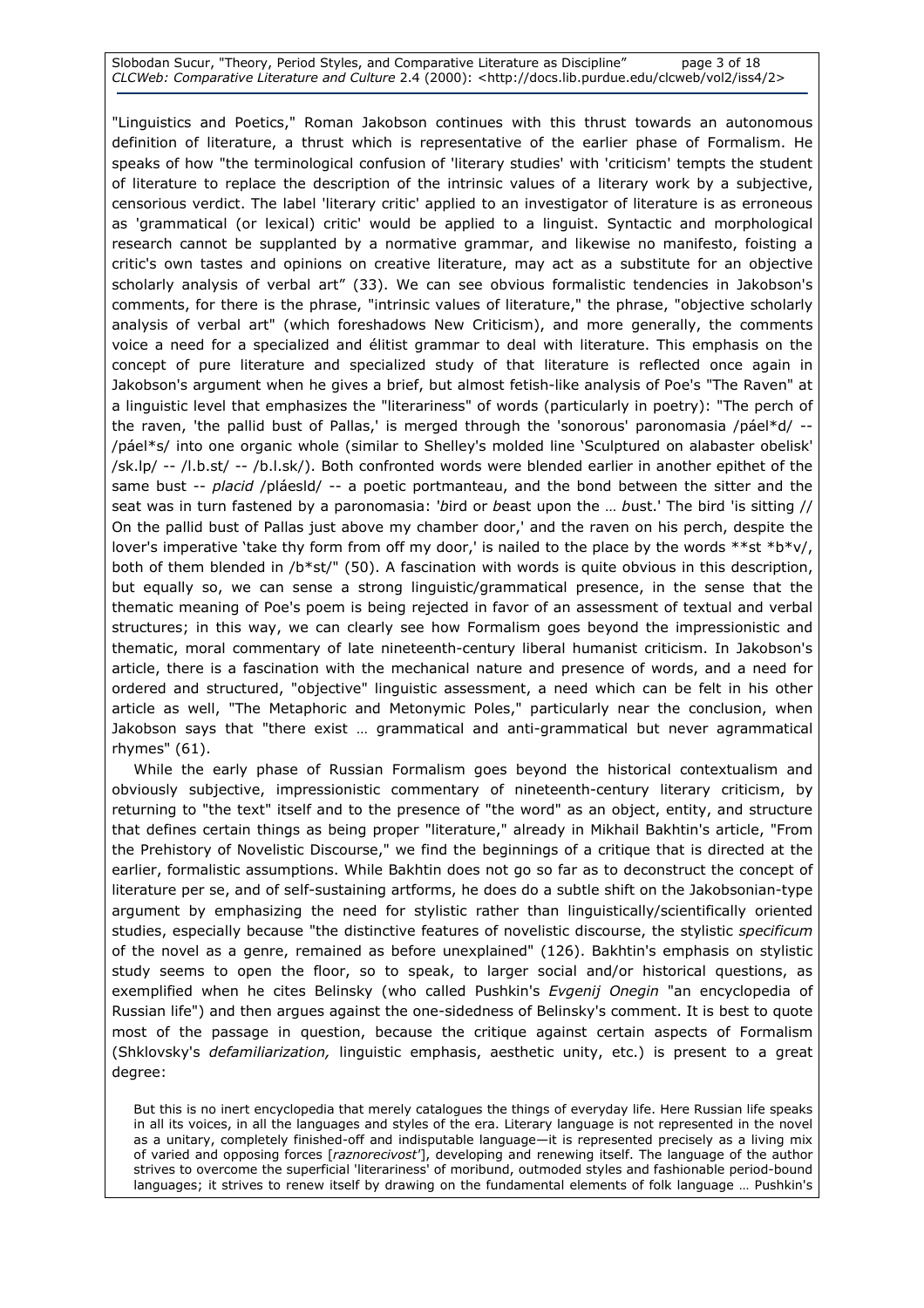Slobodan Sucur, "Theory, Period Styles, and Comparative Literature as Discipline" page 4 of 18 CLCWeb: Comparative Literature and Culture 2.4 (2000): <http://docs.lib.purdue.edu/clcweb/vol2/iss4/2>

novel is a self-critique of the literary language of the era, a product of this language's various strata ... utually illuminating one another. But this interillumination is not of course accomplished at the level of linguistic abstraction: images of language are inseparable from images of various world views and from living beings who are their agents -- people who think, talk, and act in a setting that is social and historically concrete.... The stylistic structure of Evgenij Onegin is typical of all authentic novels. To a greater or lesser extent, every novel is a dialogized system made up of the images of 'languages,' styles and consciousness that are concrete and inseparable from language. Language in the novel not only represents, but itself serves as the object of representation. Novelistic discourse is always criticizing itself. (131) R

R

 While Bakhtin appears to set up a subtle critique of Formalism in order to resurrect certain aspects of liberal humanist discourse, but in a more modern, socialized and polyphonic way, so as not to repeat the kind of humanism that Formalism had itself critiqued, it is Jacques Derrida's seminal article, "Structure, Sign, and Play in the Discourse of the Human Sciences," which goes into a different grey area, so to speak, by exposing the fallacies of Lévi-Strauss' work (as a structural anthropologist). One might initially expect that Derrida, by arguing against Strauss' approach (which we might consider a modernized and refined humanism, as in Bakhtin's case), will eventually come back to some sort of neo-Formalist position (with its emphasis on linguistics and the word as a "sign"), but Derrida also critiques Formalism's position as an alternative to humanistic and structural discourse, when he speaks of how if we wish to extend "the domain or play of signification" infinitely, then we must also reject "the concept and word 'sign' itself -- which is precisely what cannot be done," since we are also caught up in the metaphysics of presence (395). Derrida becomes more specific in his argument when he speaks of two notions of "totalization," where the classical explanation of why totalization is impossible is because there are too many things to empirically circumscribe, and the new explanation of why totality is impossible is because the field of vision, the act of circumscription, is itself finite and totalization is outside the field of "play," play being a concept which Derrida explains as the "movement of supplementarity" that is "permitted by the lack or absence of a center or origin," that is "no longer turned toward the origin" (like the classical attempt at totalization) but rather is a new interpretation, "to which Nietzsche pointed the way," which "tries to pass beyond man and humanism" and does not seek the "inspiration of a new humanism" (404-08). Derrida's critique is therefore directed at the traditional concept of humanism (nineteenth-century mode), at the "new humanism" of Bakhtinian and Lévi-Strauss-like arguments (which is dispersed, polyphonic, difficult to detect, etc.), and at Formalism per se (with its love of the word-sign as a linguistic entity on which we build definitions of literariness, something that Derrida problematizes by destabilizing the Saussurian concept of sign). R R

 This can-of-worms which deconstruction has opened up has of course created a larger split between theory and discipline (i.e., comparative literature) than was previously present. In fact, the literariness which Formalism was searching for, together with its division between poetry proper and other literary forms, and together with New Criticism's emphasis on the autonomous artifact (which we also sense in Shklovsky's article), was rather beneficial for the concept of institution, department, discipline, and so on. Since disciplines, especially as they grow, require stability and consensus, then Formalist and New Critical notions of literariness, which maintain the stability of the literary canon, also maintain the élitism and command-structure by which most departments and disciplines begin. In other words, the first step in destabilizing the boundaries of a discipline such as comparative literature, and even art history, etc., is to throw away such terms as artfulness and pure literature, which in turn destabilizes the boundaries of the canon (which may consist of books or paintings) and which defines the discipline in question, and is a marker by which the discipline measures itself. Needless to say, owing to deconstruction, definitions of literature have become more liberal and the canon more flexible, and yet, disciplines still exist, and many have neither collapsed nor fused with other disciplines. Part of the explanation for this anomaly is that, while deconstruction has problematized things, the very fact that deconstruction as a theoretical approach is "undefinable" in the traditional sense allows for institutionally and departmentally beneficial comments to circulate within it (however peculiar this may seem, it explains why institutions have not collapsed, but rather, deconstruction has itself become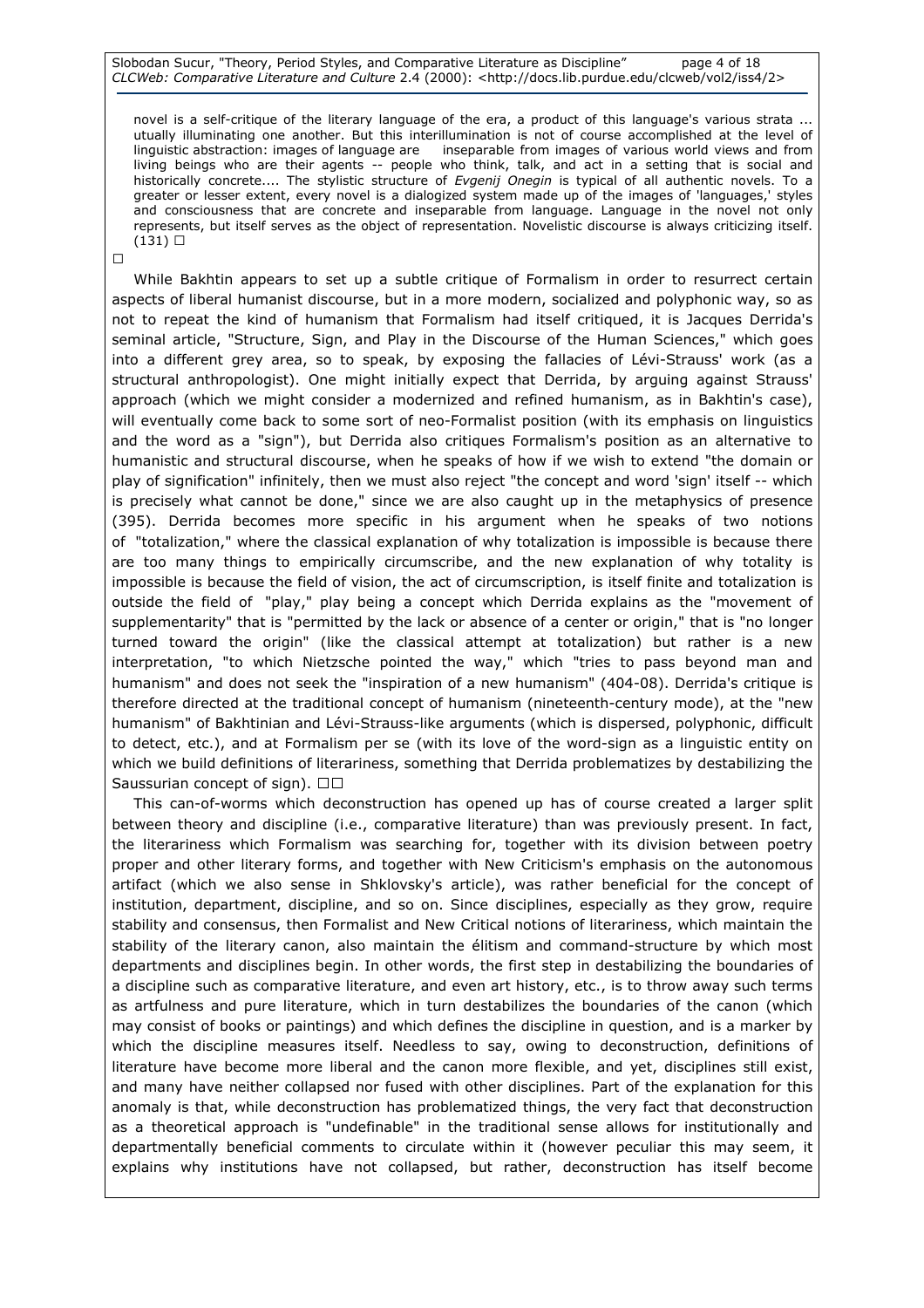Slobodan Sucur, "Theory, Period Styles, and Comparative Literature as Discipline" page 5 of 18 CLCWeb: Comparative Literature and Culture 2.4 (2000): <http://docs.lib.purdue.edu/clcweb/vol2/iss4/2>

### institutionalized). RR

 One of the most interesting examples of such duplicity is in Paul de Man's article, "The Resistance to Theory," where, among other things, like arguing for a built-in duplicity within theory itself, de Man also, however post-structural his comments may be, seems to maintain, in a subtle fashion of course, that literature is still an autonomous and inherently "literary" entity (which echoes Formalist and New Critical tendencies): "Literature is fiction not because it somehow refuses to acknowledge 'reality,' but because it is not a priori certain that language functions according to principles which are those, or which are like those, of the phenomenal world. It is therefore not a priori certain that literature is a reliable source of information about anything but its own language" (362). However inverted de Man's comment may be, it once again, like Formalism, defines literature as a primarily linguistic and syntactic entity, and nothing more; of course, in de Man's case, rather than defining literature as successful if it attains fictive and aesthetic heights, he defines literature as inevitably failing since it inevitably is fictive and aesthetic, but in turn, this inevitable failure can be looked upon as a success, because in this context, literature that thinks it records reality would be a failure. This upholding of literariness, however pessimistic and inverted it may be, still maintains the stability (however hollow) of departments and disciplines, because the presence of a canon is now maintained; since the "best" texts are inevitably literary and aesthetic (through failure), the canon will forever be rejuvenated and maintained as a healthy entity, because these failed texts will be canonized as the "best texts," and so on, and because most texts fail in being mimetic, there is no chance that secondrate encyclopedias will ever be canonized. De Man's comments are even more complex than I have indicated, because while his inverted support of literariness may echo Formalism, he does say that "no grammatical decoding, however refined, could claim to reach the determining figural dimensions of a text" (367). Such complexities in argument allow de Man to maintain the stability of disciplines and institutions at the same time that he destabilizes them, so that it becomes difficult for us to assess the precise role of theory in institutions, or as he says regarding theory at the conclusion of his article: "What remains impossible to decide is whether this flourishing is a triumph or a fall" (371).

 Perhaps it is because of such cases of undecidability that neo-humanist critics like M.H. Abrams and E.D. Hirsch Jr. have argued against deconstructive and duplicitous modes of thought. Abrams, in his article, "The Deconstructive Angel," appears to go back to a fundamentally humanist yet refined, and thematically-oriented position. He argues, with reference to Derrida, that his own "view of language, as it happens, is by and large functional and pragmatic: language, whether spoken or written, is the use of a great variety of speech-acts to accomplish a great diversity of human purposes; only one of these many purposes is to assert something about a state of affairs; and such a linguistic assertion does not mirror, but serves to direct attention to selected aspects of that state of affairs" (266). Hirsch, in his article, "Faulty Perspectives," concludes by saying that no matter how duplicitious and multi-layered one's perspective may be, there is no denying that behind such perspective rests an "empirical actuality," an actuality that is the source of perspective, maintains it, and will always "call in doubt a basic premise of hermeneutical relativism and, with it, most of the presently fashionable forms of cognitive atheism" (263). RR

 This Pandora's Box -- which we call theory -- with its many antagonisms, variations, subtleties, and confusions, and with its potential to destabilize and threaten the presence of disciplines such as comparative literature, seems to have its modern origin, as it were, in the Jena-Berlin school of Romanticism, the first phase of the movement. The theorizing of the early Romantic phase also possesses inconsistencies, and antagonisms, and this discord may indeed have filtered down into modern theoretical debates between Humanism, Formalism, Deconstruction, and so on. Miroslav John Hanak, in his A Guide to Romantic Poetry in Germany, speaks of the high theorizing of the early Romantic school, and through his discussion, one sees the same discord and confusion that occurs when an Abrams or a Hirsch argues against a Derrida or a Paul de Man, or when a Bakhtin does a variation in thought on a Shklovsky or a Jakobson. Hanak's discussion of idealism and theory in early Romanticism can be split, I believe, into three phases, where each successive phase builds upon the discord and development of the previous phase. The three phases would be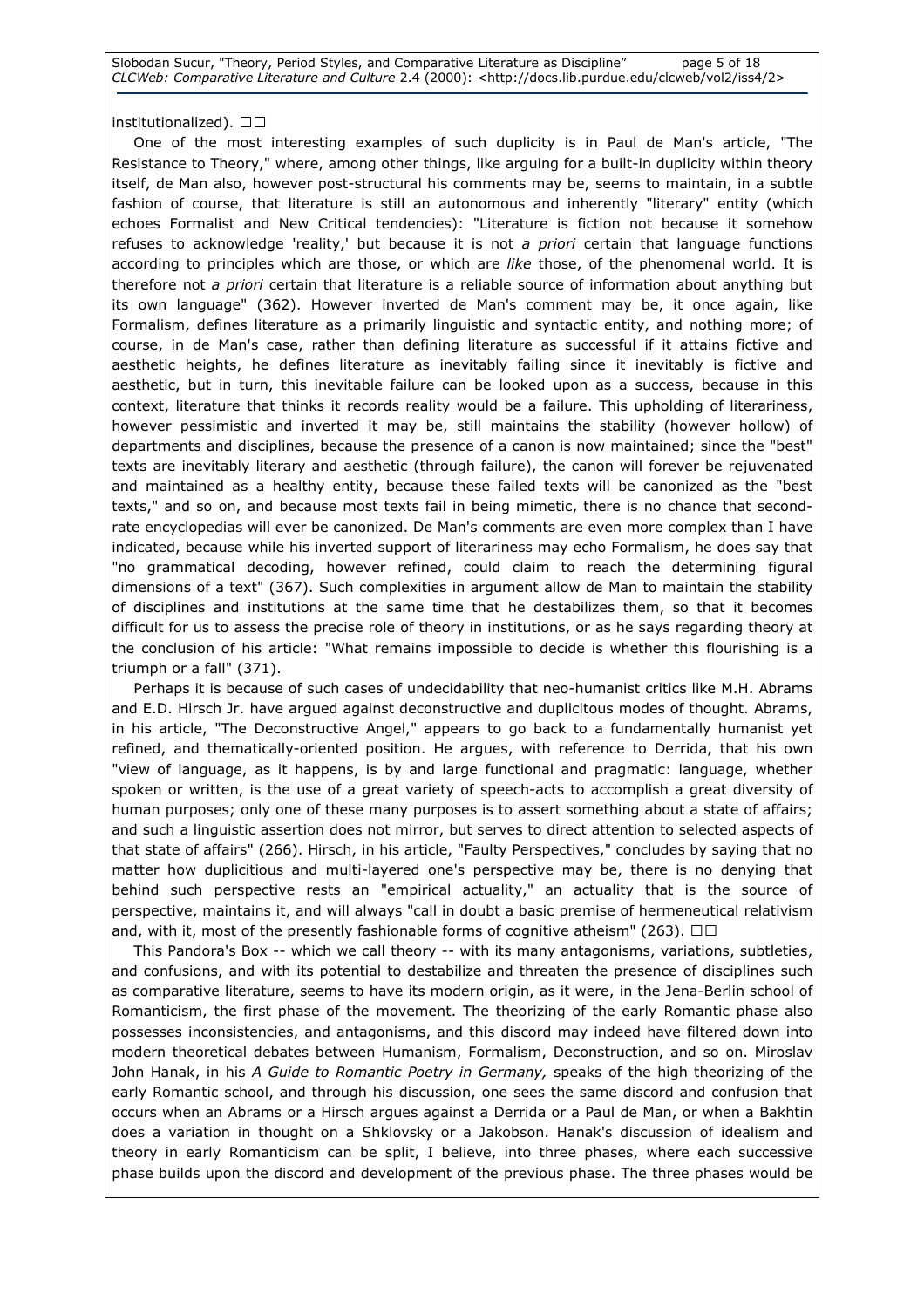Slobodan Sucur, "Theory, Period Styles, and Comparative Literature as Discipline" page 6 of 18 CLCWeb: Comparative Literature and Culture 2.4 (2000): <http://docs.lib.purdue.edu/clcweb/vol2/iss4/2>

as follows: a) Hamann and Herder versus Kant; b) Fichte, Schelling, and Hegel versus Kant and each other; and c) Friedrich Schlegel attempts a reconciliation of contradictions (and may either parallel or precede Hegel in his endeavors). The problematics of theory and philosophy which still affect us start a bit earlier than the Jena-Berlin phase of Romanticism (1796-1803), but they lead up to this culminating phase, and thus deserve attention. Herder's Ideas for the Philosophy of History and Mankind (1784-91), which developed a philosophy of history and ethnic psychology, greatly inspired Kant, but in a negative way, to write his own interpretation of the historic process in An Idea for a Universal History from the Cosmopolitan Point of View (1784) (5). This work by Herder, considered his magnum opus, "brought up to date the principle of Aristotelian entelechy, the embodiment of the highest potentiality of a species, postulating a progressive ontology of all existence toward the production of ever more perfect specimens," and Herder, like Plato, "conceived the world as an organism; but rather than a static zoon empsychon ennoun, a creature endowed with soul and mind, Herder's universe was actually a dynamic evolutionary process from inanimate to animate nature, culminating in a graduated scale of cultures and individuals" (9). R R

Kant reacted against his student's views in his An Idea for a Universal History from the Cosmopolitan point of View, because Kant, as a man of the Enlightenment, regarded past history as a spectacle of human irrationality, and looked forward to a future Utopia of rational life (Hanak 12). The problematic aspect is that, as Hanak argues, while Kant reacted against Herder's interpretation, he simultaneously foreshadowed Hegel's own work, because "Kant's view of history as noumenally grounded reason progressing towards free self-embodiment in the world is already more of a Hegelian and hence, Romantic vision, than a Kantian principle of progress according to enlightened and enlightening reason" (13). The entire chain-of-influence is problematic, because by reacting against his student, Herder, Kant himself went beyond Enlightenment principles. Herder of course had another teacher, apart from Kant, Johann Georg Hamann, who influenced his student more so than Kant. Hamann, in his Socratic Memorabilia (1759), argued that the archrationalist Socrates realized that conceptual knowledge cannot penetrate the ultimate questions of being, and in this way, Hamann agreed with Kant's positing of an Ultimate Reality that had to be "assumed" and could not be detected, but instead of denying "absolute conceptual knowledge of any substance" in order to "make room for faith" (like Kant), Hamann, and Herder, kept seeking absolute knowledge, not through reason, but through the "affective faculties" (5-6). As Hanak argues, Hamann and Herder problematized Kant's notions by "radicalizing" the latter's idea of "intersubjectivity" that was developed in his Third Critique (1791), and by "glorifying as unique the bias toward sensibility, that paralleled along generally mystic paths the vaunted rationalism of eighteenth century Enlightenment. Hamann and Herder thus legitimized the nobility and cognitive force of the affects, bringing about an era which Rousseau and Voltaire had helped to prepare: the age of Revolution, of emotional, moral and aesthetic liberalism, and of Romantic Utopias" (6-7).

 The second layer of theoretical and philosophical antagonism and subtlety occurs with Fichte, Schelling, and Hegel, and the variations in thought that arise between them (as a reaction to Kant). Hanak argues that Fichte departs from "Kant's fundamental premise that universal history is an unfolding of a plan," and that much like "Herder's endeavors to identify the Folk Spirit of each nation and race, Fichte sought to define the exact spirit of his own age" in works like Doctrine of Science (1796-98) and The Characteristics of the Present Age (published in 1806) (14-15). In fact, Hanak goes so far as to state that the "Fichtean metaphysics of becoming reads like a blueprint for Hegel's Phenomenology, Logic and Encyclopedia" (15). Schelling is considered a disciple of Fichte, and through him, however remotely, of Kant (18-19). While Schelling's Ideas for a Philosophy of Nature (1797), On the World Soul (1798), and System of Transcendental Idealism (1800) may overlap with certain Hegelian concepts, through the use of phrases like "movement of nature," "Ultimate Truth," and "Universal Mind," Hanak is quick to point out that there is a subtle difference between Schelling's work and Hegel's: For Hegel, the point of departure is "spiritualrationalist" while for Schelling the starting point is "aesthetical-naturalist," but this is all a matter of emphasis. For both, the Ground of Being is unconscious and universal, only for Schelling it is the Absolute as Nature, and for Hegel, the Absolute as Spirit; both agree that the real evolves through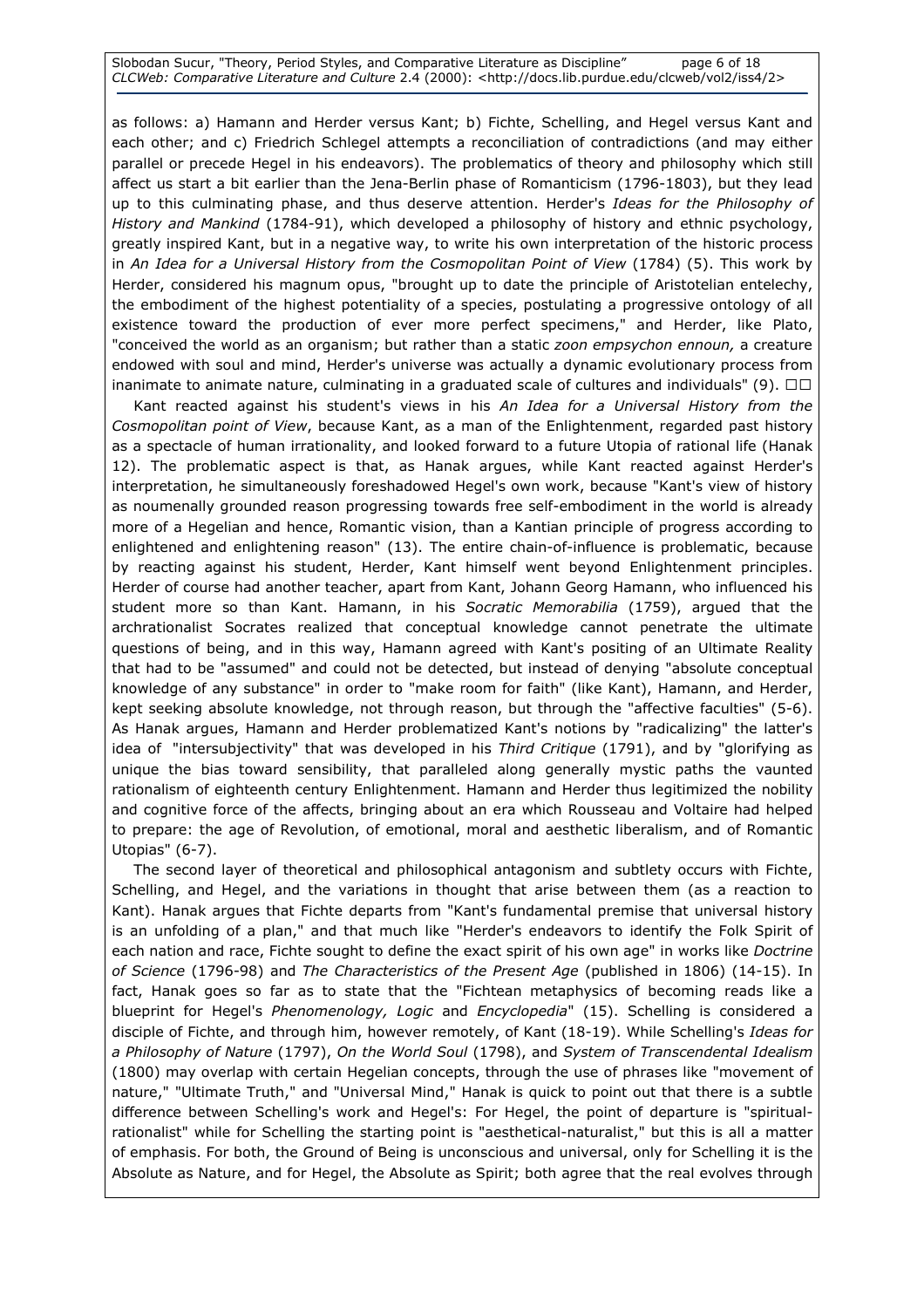Slobodan Sucur, "Theory, Period Styles, and Comparative Literature as Discipline" page 7 of 18 CLCWeb: Comparative Literature and Culture 2.4 (2000): <http://docs.lib.purdue.edu/clcweb/vol2/iss4/2>

a process of reason" (19-21). The main difference between Hegel and Schelling is that in Hegel's Phenomenology, "the Kantian dualism between phenomena and noumena is aufgehoben, overcome in the broadest sense of the word" (23). In this way, while Fichte and Schelling may anticipate Hegel's work, it is only Hegel who fully breaks away from Kantian discourse. RR

 Hanak's argument is interesting, particularly the way in which he sets up the various philosophers as offering polemic or non-polemic answers to Kant (as representative of the Enlightenment). His argument emphasizes the main point which Frederick C. Beiser is making in his article, "Early Romanticism and the Aufklärung." Beiser argues that our difficulty in understanding the phase of early Romanticism stems from the fact that the representatives of the movement were "neither revolutionaries nor reactionaries. Rather, they were simply reformers, moderates in the classical tradition" (321). Beiser even looks upon the representatives as "nothing less than the Aufklärer of the 1790s. They seem to differ from the earlier generation of Aufklärer only in their disillusionment with enlightened absolutism and in their readiness to embrace republican ideals" (322). The main problem which the early Romantics had with the Enlightenment was that "two of its most basic ideals -- radical criticism [which the early Romantics rejected] and Bildung [which they approved of] -- were in conflict with one another. For if criticism ends in complete skepticism, then according to what moral, political, and religious principles should we educate the people" (324)? Beiser's question, which he believes the early Romantics raised, is the same question that we now raise when we look at the antagonism, rivalry, and fragmentation which contemporary theory instigates in relation to earlier, structuralist and pre-structuralist theories. The question which early Romanticism raises about the inconsistencies of the Enlightenment is the same question which we may raise about the inconsistencies in Derrida's or de Man's work (and more generally, about the end result of radical criticism). As Beiser says, the early Romantics did not solve the question through their program of "pure aesthetics," a program through which the Enlightenment was ironically "consumed by its own flames" (326), much like early Romanticism, I would add. RR

 Friedrich Schlegel came closest, Hanak argues, to actually solving the contradictions which were inherent in the Enlightenment. Schlegel's speculations parallel closely the Hegelian system, but in the case of Hegel, the final solution-synthesis is expected to reveal itself as the "Absolute Spirit or Knowledge," while in Schlegel's case, the solution will come through "progressive universal poetry" (qtd. in Hanak 35). Friedrich Schlegel's attempt at resolution came in three phases. In the first phase (1795-96), he argued that the "flabbiness" and artificiality of modern literature could be rectified through an improvement on the "highest favor of nature," which, for him, was classical poetry, or in simpler terms, an improvement on classicism would simultaneously perfect the romantic program (37). In the second stage of Schlegel's speculation (1796-98), he defined the novel as the key "genre in literature" and a "Romantic life-style setter," by which the novel was viewed as a transcendentally-oriented "Christian poetry," a "symbol of the absolute ideal," the "poetic ideal qua God" (38). In this second phase, Schlegel later modified his views of the "absolute novel" by introducing the synthetic concept of "irony," through which one could see that "infinite representation" is still embodied in an "existential and aesthetic profile of clearly determined, finite outlines," whereby eternity and time are reconciled (40). In the third stage of his speculation (1799-1800), Schlegel expanded his earlier call for a Romantic "ideal" to include the creation of a new "mythology" which would "reflect the spiritual tendencies of the times," so that classical Greek art still remains prototypical for Schlegel, but rather than merely being surpassed in its "very classicism," it now becomes the prospect for a "limitless growth of classicism," as stipulated in his 116th Athenäum Fragment (43). As Hanak says, Schlegel's "bid for a modern mythology gravitates toward Platonic and Christian transcendentalism, rather than Kantian transcendentalism" (44). Schlegel's metaphysical sweeps did not solve the contradictions inherent in the Enlightenment, precisely because I now find myself in a rather Schlegelian position as I go on to the next part of my paper, all the while thinking how I will reconcile theory (with its discord) and discipline (which requires consensus). RR

### Belatedness, Period Styles, and the Nature of Comparative Literature RR

Why does comparative literature as a discipline seem to be a product of the same Romanticism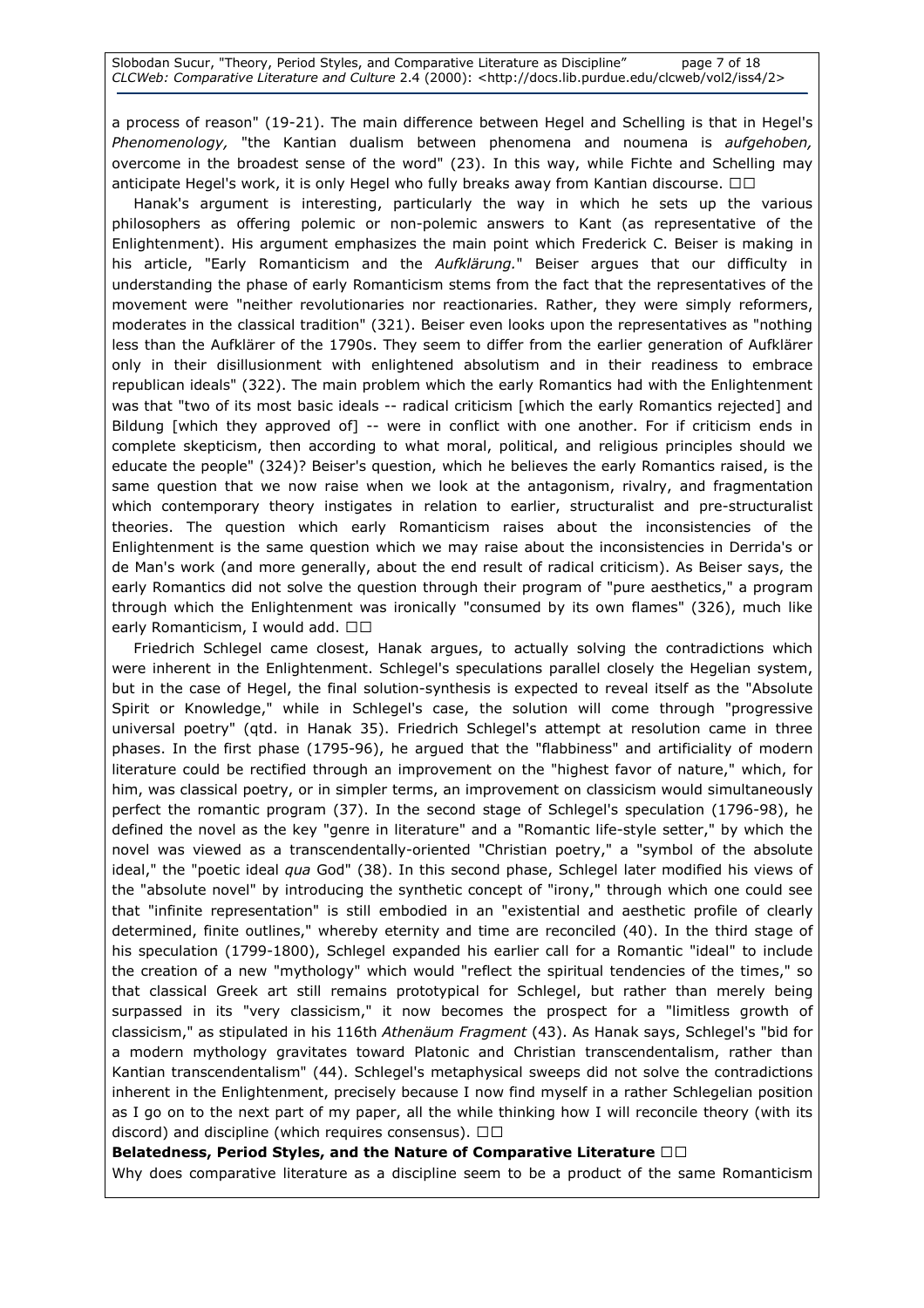Slobodan Sucur, "Theory, Period Styles, and Comparative Literature as Discipline" page 8 of 18 CLCWeb: Comparative Literature and Culture 2.4 (2000): <http://docs.lib.purdue.edu/clcweb/vol2/iss4/2>

that gave birth to high theorizing but simultaneously seems to be divided and at odds with this "other," theoretical product? Is this an enigma? I personally do not think so. Romanticism as a movement is usually, broadly defined as extending from about 1797 to about 1840 or so, when it is overtaken by the Realist paradigm; these might be the dates for German Romanticism. In England, it is thought that Romanticism begins around the time of the French Revolution (1789), and extends to about Byron's death (1824). Examples can be given of other national literatures as well. However, it is precisely this over-generalization in period styles and literary movements which leads to ambiguities that I am attempting to elaborate on in this section of my argument. A shift in outlook, paradigm, whatever we wish to call it, seems to occur sometime within the period broadly defined as Romanticism. We can see the difference by looking at what various critics say. M.H. Abrams, in his article, "English Romanticism: The Spirit of the Age," speaks of how the Romantic poet of the 1790s, in dealing with current affairs, sets up a procedure which is often panoramic, where his stage is cosmic, "his agents quasi-mythological, and his logic of events apocalyptic. Typically this mode of Romantic vision fuses history, politics, philosophy, and religion into one grand design, by asserting Providence -- or some form of natural teleology" (45-46). This is Abrams' view of the 1790s in England. Northrop Frye, in his article, "The Drunken Boat: The Revolutionary Element in Romanticism," speaks of how in "Romanticism proper a prominent place in sense experience is given to the ear, an excellent receiver of oracles but poor in locating things accurately in space ... In later poetry, beginning with *symbolisme* in France ... more emphasis is thrown on vision. In Rimbaud ... the illuminations are thought of pictorially; even the vowels must be visually colored ... Such an emphasis leads to a technique of fragmentation. Poe's attack on the long poem is not a Romantic but an anti-Romantic manifesto, as the direction of its influence indicates" (23-24).R

 Ali Behdad, in his Belated Travelers: Orientalism in the Age of Colonial Dissolution, speaks of how a "belated reading is not an orthodox reiteration or a reapplication of a previous theory; rather, it is an interventionary articulation of a new problematic through the detour -- or, perhaps more accurately, retour -- of an earlier practice" (3). He develops the concept of belatedness and of belated readings in order to account for the late "Orientalism of travelers such as Nerval, Flaubert, Loti, and Eberhardt [which] vacillates between an insatiable search for a counter experience in the Orient and the melancholic discovery of its impossibility" (15). Regarding Flaubert's Notes de voyages (1849-50), Behdad says that "Flaubert abandoned the idea of writing an organized travelogue like those of his orientalist precursors," that his work was "never intended" for publishing, and that the "belated orientalist's discourse [like Flaubert's] is thus an antinarrative, a discursive constellation without a shape, an ideological practice without a doctrine" (54). While Flaubert's belated orientalist discourse is considered by Behdad as a "constellation without a shape" and an "ideological practice without a doctrine," comparative literature as a discipline, and in order to remain a discipline, requires both shape and doctrine. However, if we exempt certain assumptions of belated Orientalism (as formulated by Behdad) from this discussion, but apply the concept of "belatedness" in general to comparative literature, we create a rather concise explanation for why comparative literature seems antagonistic to the theoretical discord of Romanticism, but also seems a product of the self-same Romanticism (as a movement or broad period). Put simply, comparative literature, together with the concept of national literatures and "specialization," came late in the game, late in the period known as Romanticism, and as such, it always seems a "step removed" from the high theorizing of Jena-Berlin Romanticism, and consequently, it appears to be threatened by the conflicts of modern theoretical discourse, which may indeed be an extension of the Jena-Berlin phase, in such figures as Derrida, de Man, Hirsch, and so on (where the contradictions of the Enlightenment have yet to be solved). Robert J. Clements, in his Comparative Literature as Academic Discipline: A Statement of Principles, Praxis, Standards, provides an outline of the modern origins of comparative literature which is best quoted in its entirety, since it implicitly emphasizes Behdad's concept of "belatedness" in relation to this discipline: RR"Fortunately in 1832, well after the fall of the Ancien Régime, Jean-Jacques Ampère condemned chauvinism as incompatible with literary cosmopolitanism, although it remained a hydra difficult to dispatch, as French historians of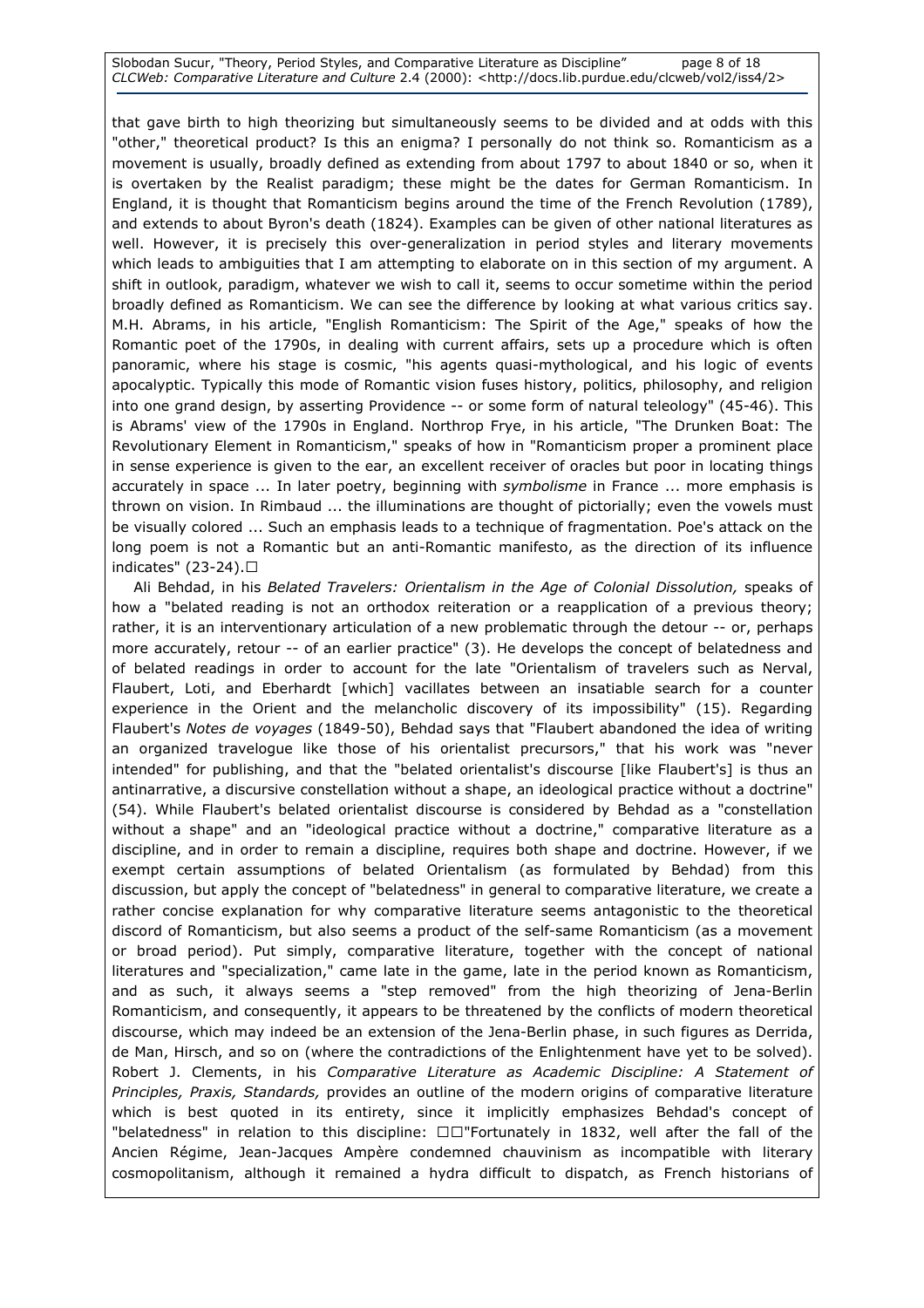Slobodan Sucur, "Theory, Period Styles, and Comparative Literature as Discipline" page 9 of 18 CLCWeb: Comparative Literature and Culture 2.4 (2000): <http://docs.lib.purdue.edu/clcweb/vol2/iss4/2>

comparative literature acknowledge ... Between 1828 and 1840 the Sorbonne professor Abel-François Villemain not only employed the term 'comparative literature' in his writings, but led the pack by offering course work in this discipline. The influential Sainte-Beuve legitimized the term in the Revue des deux mondes (itself a comparative title) and his Nouveaux lundis, to be followed by an international company including Louis Betz, Max Koch, Joseph Texte, Longfellow, Georg Brandes, and others. In Italy Mazzini's Scritti (1865-67) declared that no literature could be nurtured by itself or could escape the influence of alien literatures ... the first occurrence of the coinage 'vergleichende Literaturgeschichte' was in Moriz Carrière's book of 1854, Das Wesen und die Formen der Poesie." (3-4) RR

 The approximate dates for the origin of comparative literature, which Clements cites, become more significant when we turn to Virgil Nemoianu's The Taming of Romanticism: European Literature and the Age of Biedermeier, a work in which Nemoianu elaborates on the concept of a period called Biedermeier, which lasted from approximately 1815 to 1848 (1). Before giving characteristics of the Biedermeier, Nemoianu outlines the various scholarly endeavors which attempted to define this as a post-Romantic period over the years. The concept of Biedermeier as a literary-historical period was put forward in the 1920s by Paul Kluckhohn, Julius Wiegand, and others, but more systematically after 1931 by Günther Weydt and Wilhelm Bietak, who triggered an important scholarly debate in the 1930s (3-4). The participants agreed that the writings of the period they were discussing were marked by certain common features, such as an "inclination toward morality, a mixture of realism and idealism, peaceful domestic values, idyllic intimacy, lack of passion, coziness, contentedness, innocent drollery, conservatism, resignation," and so on (4). "The term 'Biedermeier' had originally been derogatory because of the character Gottlieb Biedermeier, who was invented by Adolf Kussmaul and Ludwig Eichrodt, and introduced to the public in the Munich Fliegende Blätter in 1855: "This smug and cozy philistine was a caricature of the old-fashioned petty bourgeois of southern Germany and Austria" (4). Already by 1900, art historians and fashion historians were using the term Biedermeier to describe the intimate, pretty, and quiet paintings of the 1815 to 1848 period (Carl Spitzweg, Ferdinand Georg Waldmüller, etc.) or even the furniture and dress styles (4). The term was also used to evoke the tone and color of an entire age by the nostalgic-ironic novelists Georg Hermann, in his Jettchen Gebert (1906), and Thomas Mann, in his Buddenbrooks (1901) (4). The debates of the 1930s concerning the Biedermeier did have their problems, among which is the contemporary suspicion that the reappraisal of the 1820s and 1830s was nationalistically motivated: Adolf Bartels, an anti-Semitic populist, tried using Austrian Biedermeier writers as a weapon against "degenerate" modernist writing of the pre-World War One period (4). The other suspicion was that the term Biedermeier is just a tedious concoction, a fruit of, as Nemoianu says, "the tireless *geistesgeschichtlich* urge to invent periodizations, define the spirit of an age, and multiply the breed of historical types" (5). The third objection was that the really important and dynamic force of the 1830s and 1840s is Das junge Deutschland (with figures like Karl Gutzkow, Heinrich Heine, Heinrich Laube, Ludwig Börne, etc.), which, like similar contemporary movements (La giovine Italia, etc.), represented national and radical tendencies, while the Biedermeier is merely a provincial and epigonic movement, limited to writers like Eduard Mörike, Franz Grillparzer, Jeremias Gotthelf, Anette von Droste-Hülshoff, and so on (5). Nonetheless, there were attempts to rescue the Biedermeier from such restrictions in scope; Hermann Pongs found that demonic and grotesque characters and situations abound in these writings, Rudolf Majut claimed that the Biedermeier could only be understood as a dialectical whole, covering "all the writing" of the period, and most importantly, Friedrich Sengle wrote his monumental three-volume Biedermeierzeit, in which he argued that the shifts in social psychology of the time, the objective historical conditions, and the agglomeration of contrasting literary developments, when combined, created a cultural climate that was different from both the early and high Romantic periods and from the post-1850 Realist age (5-6). According to Sengle, the term Biedermeier worked best as a traditional description of a particular "current" in German literature of the time, while "Biedermeierzeit" could be applied to the entire, Metternichian-Restoration period so as to accommodate even opposing literary trends, broadly united by a framework of socio-historical events (6). RR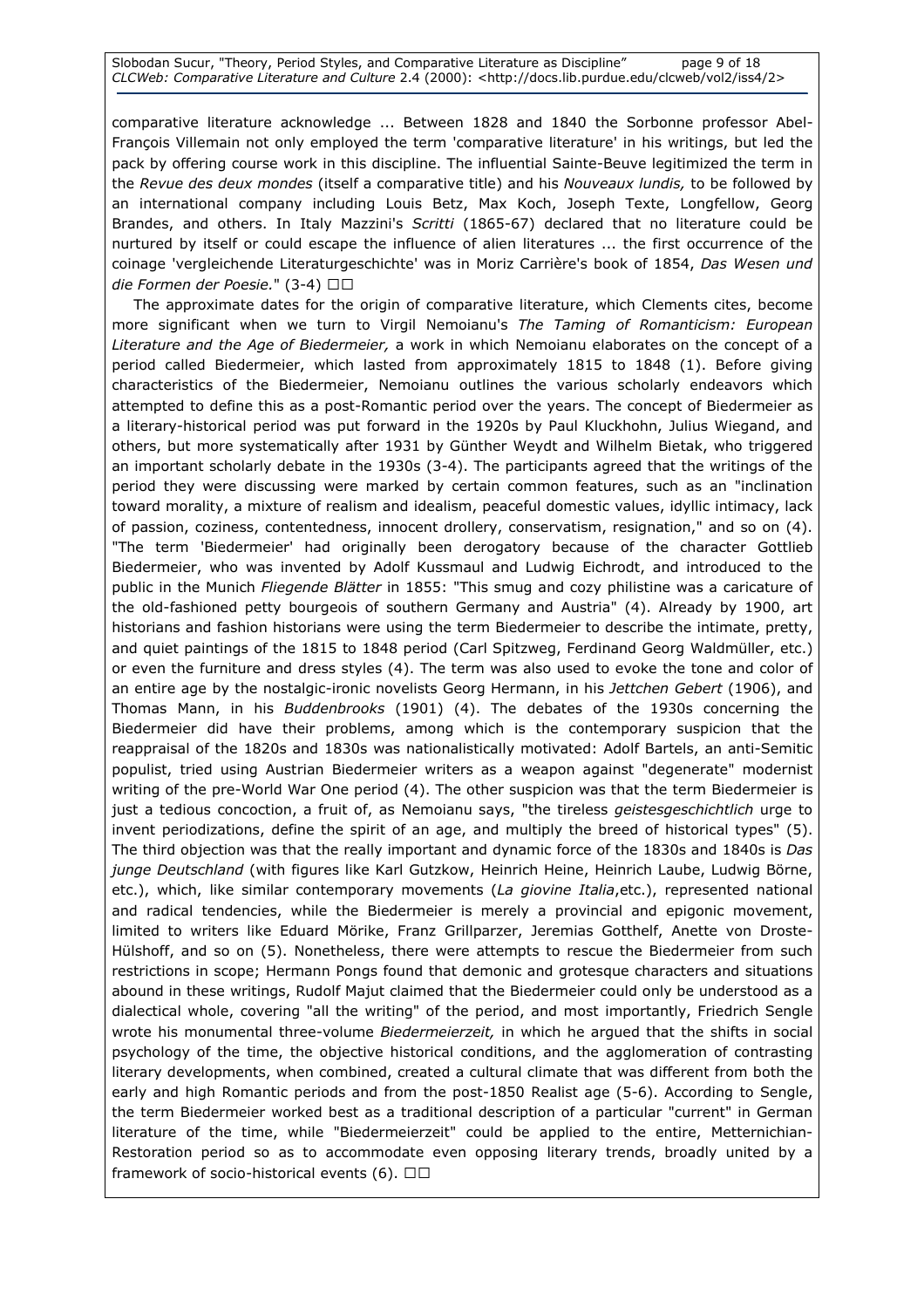Slobodan Sucur, "Theory, Period Styles, and Comparative Literature as Discipline" page 10 of 18 CLCWeb: Comparative Literature and Culture 2.4 (2000): <http://docs.lib.purdue.edu/clcweb/vol2/iss4/2>

 It is within the framework of a Biedermeier, or should I say Biedermeierzeit paradigm, to use Sengle's term, that we can place the origins of comparative literature, if we remember the dates which Clements gives us for the beginning of the discipline. Behdad's concept of "belatedness" can in this way be seen as an explanation of how the Biedermeier arose in relation to Romanticism proper (which begins with the Jena-Berlin school around 1796 or 1797 and terminates around 1815, coinciding with Napoleon's defeat). The Biedermeier, together with its products (i.e., comparative literature, specializations, national literatures), was, to reintroduce Behdad's terminology again, not an orthodox reiteration or a reapplication of a previous theory, but rather, an interventionary articulation of a new problematic through the detour or, perhaps more accurately, retour, of an earlier practice. Comparative literature, as a belated product of what was once a high Jena-Berlin Romanticism, could not, at the moment of its modern inception, catch up historically and existentially with the discursive, theoretical components of Romanticism proper. As such, comparative literature, because it is a discipline, and more generally, the nature of disciplines per se, as Biedermeier products, would always be naturally and historically threatened by theory and the destabilizing character of such discourse, which, owing to the fact that the Jena-Berlin school preceded the Biedermeier by nearly a quarter-century, itself precedes the inception of disciplines per se, and thus, discipline follows theory, and is not necessarily Behdad's interventionary articulation of a new problematic, but is certainly Behdad's detour or retour around an earlier practice. With this notion in mind, that disciplines are created after theory and "detour" around earlier events, we can see how comparative literature absorbs, for better or worse, destabilizing elements that come before its inception (i.e. theory), but simultaneously, we can see it always maintaining a perhaps not-so-safe distance from the destabilizations inherent in theory, precisely by being historically tied to the Biedermeier period, which faces Romanticism proper, and can even be interpreted as sharing a "door" with Romanticism, through which, if the door is left open, theory will seep into discipline, and inevitably so. RR

 Nemoianu seems well aware of this contamination that in part defines the Biedermeier, for when he defines its nature, its constitution, we can see the Biedermeier absorbing certain Romantic tendencies, but we can also see it struggling to define itself as an autonomous entity in relation to its "loftier" predecessor. The disciples of Friedrich Schiller, after 1815, as Nemoianu says, are "rare birds: few were inclined to accept play and aesthetic creation as privileged areas of humaneness" (6-7). The aesthetician J.F. Herbart was typical of the Biedermeier, because he was anti-Kantian and anti-Hegelian, a pragmatic idealist, who believed that art has some autonomy, but that it should not be regarded as a salvation and should be adapted to reality to "provide service" (7). Such utilitarian tendencies are represented by the first, modern network of "popularization," as well, as Nemoianu calls it (7). In the 1820s, 30s, and 40s, there were massive extensions of publishing houses, collections, libraries, and newspapers; Emile Girardin's La Presse (1836) is considered the first modern newspaper (7). In Germany, the number of publications hardly rose from 1800 to 1821, but tripled in the next two decades (7). Sensational literature and fairy tales flourished as never before; collections of the brothers Grimm appeared between 1812 and 1826, and England was hit slightly later, by translations of Hans Christian Andersen in 1846, and of F.E. Paget's The Hope of the Katzekopfs, in 1844 (8). Even in science, the lofty and visionary theories of earlier times were now empirically tested and directed toward practical application; André-Marie Ampère, Jöns Berzelius, Justus Liebig, Hans Christian Oersted, Georg Ohm, Farraday, and others, were characteristic of the age (8). There is even a Biedermeier age of medicine, characterized by an uneasy empiricism that tried to accommodate James Mill's empirical views with echoes of the earlier "organic vitality" theory; Samuel Hahnemann took the mystical principles of earlier Romanticism and gave them a practical twist by starting a curative industry, homeopathy (8-9). In historical study, the universal syntheses of Schelling and Hegel were replaced by the scruples of Barthold Niebuhr and Leopold von Ranke, and by Friedrich Karl von Savigny's attempts at objectivity; the Monumenta Germaniae Historica, directed by Georg Heinrich Pertz, got underway in 1823, August Böckh began the Corpus Inscriptionum Graecorum in 1828, and Georg Grotefend and Jean-François Champollion deciphered the texts of Persian and Egyptian civilization in the 1820s (9). The range of terms in the dictionary of the Académie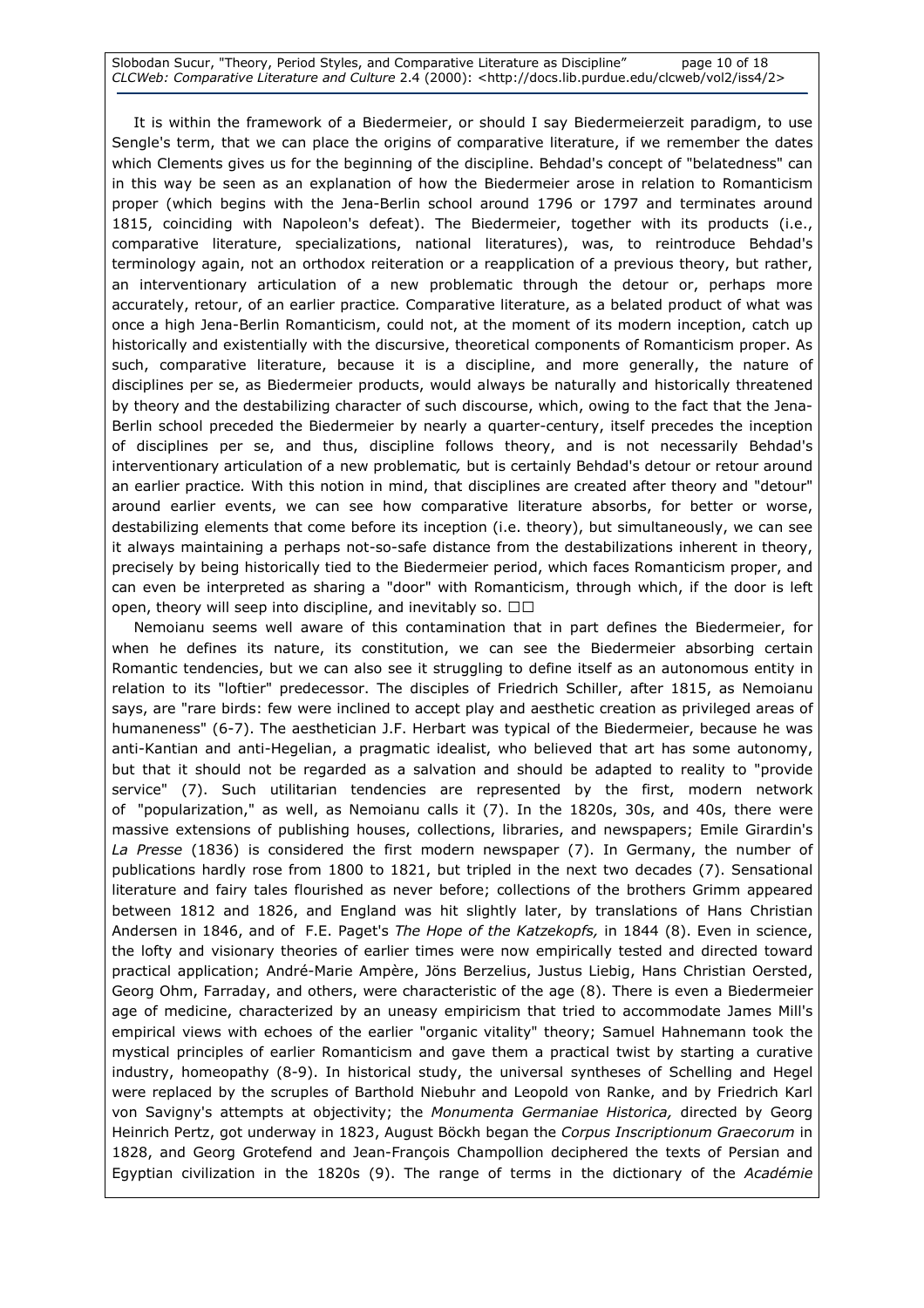Française was expanded, and dictionaries with 110,000 to 170,000 entries became popular (9). Eight of the major German museums (including the Glyptothek and what is now called the Alte Pinakothek in Munich) were initiated between 1815 and 1855 (10). The Biedermeier was also an age of caricature and ironic art, like that of the post-Hogarthians (George Cruikshank, Thomas Rowlandson, James Gillray, etc.) (10). RR

 Nemoianu's description of the Biedermeier age, or more broadly, of a Biedermeierzeit, takes into account the characteristics which were fruitful for the rise of comparative literature as a discipline, because the age's need for compartmentalization, orderliness, and concretization, as exemplified via the publishing of anthologies of literature, the proliferation of dictionaries and encyclopedias, the creation of museums, and more generally, the need for stability, can in itself be taken as a definition of the nature of disciplines per se, and of their common features, features which distinguish disciplinary endeavors from purely theoretical ones, which appear to gravitate toward meta-syntheses, panoramic, Schlegelian sweeps, and ideal, Platonic models. Nemoianu is not alone in his argument for a distinct Biedermeier age (that differs from early and high Romanticism and the post-1850 Realist period), and his views are echoed in the comments of others. On the website, Bidermajer u Hrvatskoj (Biedermeier in Croatia), Vladimir Malekovic, in his introductory article of the same title, gives the etymology for Biedermeier style as follows: RR"Its roots are in English Rococo furniture (Chippendale), in 'Gothic forms' which will experience their revival at the end of the eighteenth century, especially in Germanic lands; in classicism, from which it takes, among certain decorative elements, a tendency toward the functional; in the Empire style, to which it owes something that G. Semper describes as 'antike Formalismus.' Without a doubt the Biedermeier owes most to England, where already in the second half of the eighteenth century there was a search for unity between technology and art, and the beginnings of industrial technology use, especially in craft manufacture ... Cultural differences aided the transition of classicism and Empire to Biedermeier, and the conflict of interest between countries which decisively influenced that process (England, France, Austria, Germanic lands), if anything, gave an ironic context to things ... The doors to the Empire style were opened across Europe by Napoleon's victories, the doors to the Biedermeier were opened by his defeat ... The history of art has already shown that those places receptive to classicism, particularly the Empire style, were ideal places for the development of a new style -- Biedermeier. Among such places is Croatia, where classicist and Empire cultures penetrated directly: from the Sava in the north to the Adriatic in the south during the time of Napoleon's Illyria, notably, 'French Croatia'." (see Malekovic <http://www.tel.hr/muo/bider/hrv/hmalek.htm>; my translation)RR

 In his book on the Serbian Biedermeier poet, Jovan Sterija Popovic, who is described as a "humorist and parodist," Dragisa Zivkovic defines the Biedermeier as follows:RR"The main characteristic of this epoch is the mixture of directions and trends, so that the Biedermeier appears as a stylistic complex in which come together Byronists, late classicists, and late Romantic epigones, young German, liberally oriented revolutionaries and formalistically oriented novelists. And these 'feuding brothers' of the Biedermeier, so similar in general worldly feeling and in melancholic mood, but then again so different in their literary orientations, use parody as a general offensive tool. Parodied are the classicist epic and Baroque novel, Romantic idealism and sentimental pathos, enlightened treatises and moralistic writings. At the basis of all this lies a strengthening of traditional consciousness and conservative thoughts tied together with an ever growing historicism. Pushed out of politics, the Biedermeier citizen turns to literature and cultural works, hoping to become the equal of the nobility not only through monetary wealth but also through cultivation and style of life. That aristocratic-civic culture ('transforming of nobility to bourgeois' and 'aristocratization of civilians') slowly erases and dulls class boundaries; the satire which is intensively nursed in this period is directed more toward human imperfections than toward social-class oppositions. From there, in that genre, we come upon a caricaturing of banal and trivial occurrences in human behavior." (Bidermajerski Usamljenik Sterija 10-11; my translation.) RR

 Such observations allow us to see comparative literature, as a discipline, and the nature of disciplines per se, within the framework of a socio-historical milieu from which the origins of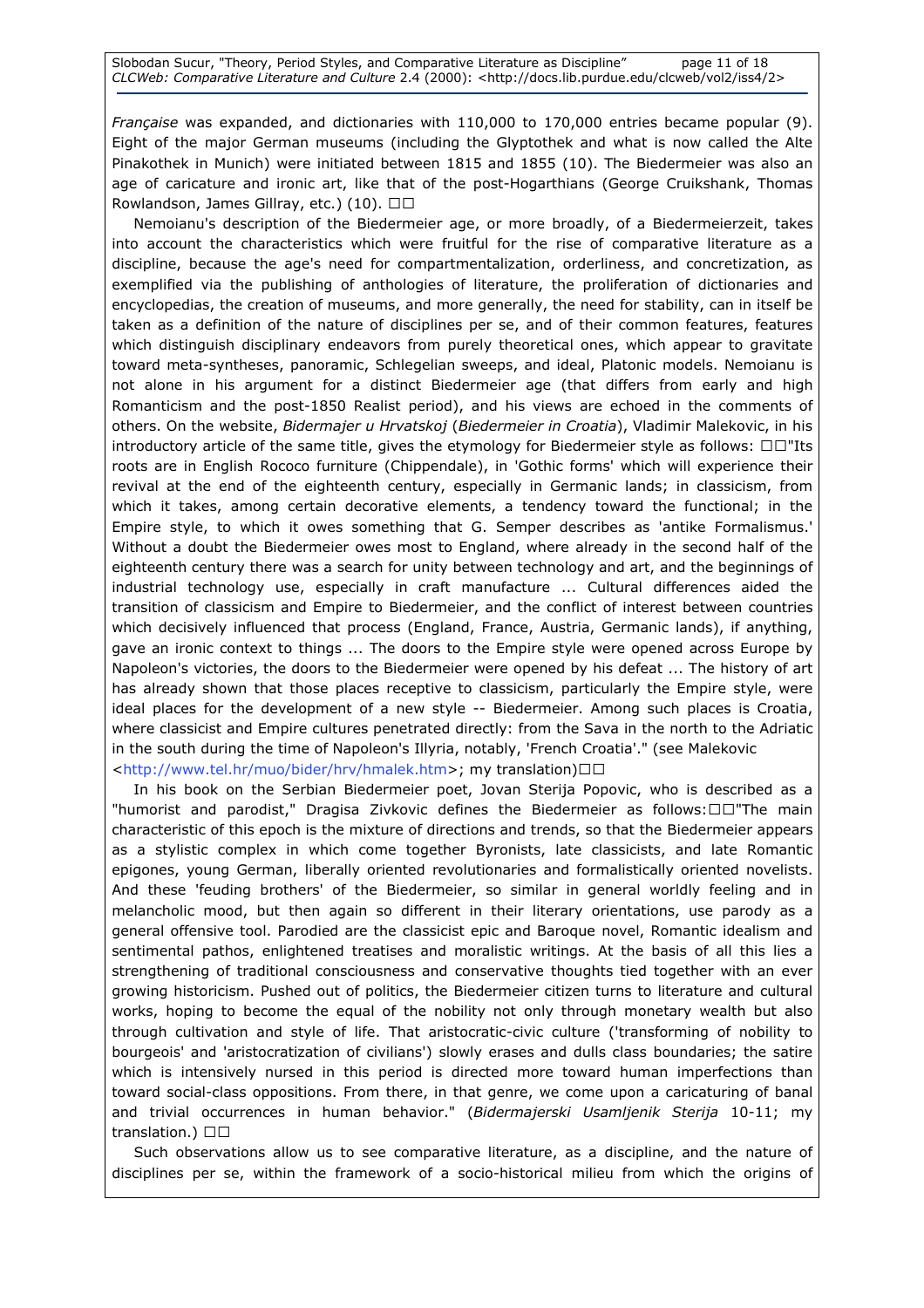#### Slobodan Sucur, "Theory, Period Styles, and Comparative Literature as Discipline" page 12 of 18 CLCWeb: Comparative Literature and Culture 2.4 (2000): <http://docs.lib.purdue.edu/clcweb/vol2/iss4/2>

disciplinariness emanate. As I mentioned earlier, when we speak of Romanticism in overly broad terms, we come to view comparative literature as being some sort of "paradoxical" product of the self-same Romanticism which also gave birth to modern theoretical debates that still affect us, and which threaten to destabilize the concept of disciplinary studies in general, to break down the boundaries, as it were. Behdad's concept of "belatedness," when coupled with Nemoianu's argument for a Biedermeier milieu that comes after early and high Romanticism but before the later turbulence of a post-1850 Realism, becomes a rather elaborate, but I believe satisfactory explanation for why comparative literature is not a parallel product of Jena-Berlin theorizing on literature, literariness, aesthetics, and the contradictions of Enlightenment discourse (radical criticism versus Bildung), but is a belated product of the concerns and problems which marked this earlier, more idealistic and philosophical phase of Romanticism. When we think in terms of a bipart model, where Romanticism is followed by a Biedermeier phase that attempts to put thought and idea into a practical, and serviceable context, via the creation of disciplinary studies, the building of museums, the inception of national literatures, the making of specializations, and so on, we realize that comparative literature is not paradoxically tied to the potentially destabilizing discourse of Hegelian and Schlegelian sweeps, and more recently, Derridian discursiveness, but is a "step removed" from theory. Why do I say this? By "step removed," I mean to say that comparative literature, as a product of the Biedermeierzeit, is itself historically and spatially removed from theory originating around Jena and Berlin, or rather, separated by time and context (about a quarter-century). This removal, rather than cementing the impossibility of a reconciliation between theory and discipline-praxis, has its good points. By being a "step removed" from high theory in its own origin, comparative literature is guaranteed autonomy through historical and existential facts, and precisely because of this, because of its Biedermeier-originated existence as a "discipline," it can attempt to reconcile itself with the revolutionary and destabilizing nature of theory, because by looking at theory and theoretical concerns, it does not need to "fear consuming itself in its own flames," a phrase that Beiser uses to explain the collapse of the Enlightenment/early Romantic project. It does not need to fear that by looking at and trying to understand theory, it will recreate the Hegelian and Schlegelian attempt to understand and transcend Kant, an attempt that turns into a Phoenix. As Nemoianu says, wrapped around Biedermeier events was "Metternich's system, not the repressive ogre-like enclosure it was made out to be by partisan commentators, but rather a dialectical and sophisticated framework that could preserve stability by absorbing and particularly by expecting opposition from within and without" (12). There is no destructive paradox enacted when comparative literature glances at its preceding, Romantic period, because, to use Behdad's terminology again, it retours around earlier events, and, I will add, allows earlier events to pass through it, thereby maintaining the potential for reconciliation between theory and discipline. R R

# Reconciliation through Literary History and Other Things RR

I mentioned in the introduction that in this final part of the paper, I would attempt reconciling theory and discipline (i.e., comparative literature) by bringing in the notion of literary history as a medium through which antagonisms can be subsumed, and perhaps even cancelled out, by larger narrative accounts of literary and theoretical development, by meta-endeavors, as it were. To view literary history as a possible salvation, where theoretical destabilizations and disciplinary cohesions come together, is problematic in this day and age, to say the least. RR

David Perkins, in his work, Is Literary History Possible?, voices serious reservations about the possibility and accuracy of literary history, to do anything. Literary history, of the narrative type, was rather popular during the first three-quarters of the nineteenth century, and was guided by three main assumptions: a) that literary works are formed by their historical context b) that change in literature takes place developmentally c) that this change is the unfolding of an idea, principle, or suprapersonal entity (1-2). The assault on literary history was already evident by the end of the nineteenth century, with its fin de siècle aestheticism, because such critics as Edmond Scherer and Emile Faguet pointed out that historical contextualism can explain everything except what one most wants to explain, literary "genius" (7). Russian Formalism did not question the possibility of writing literary history, but argued that historical contextualism was ineffective, and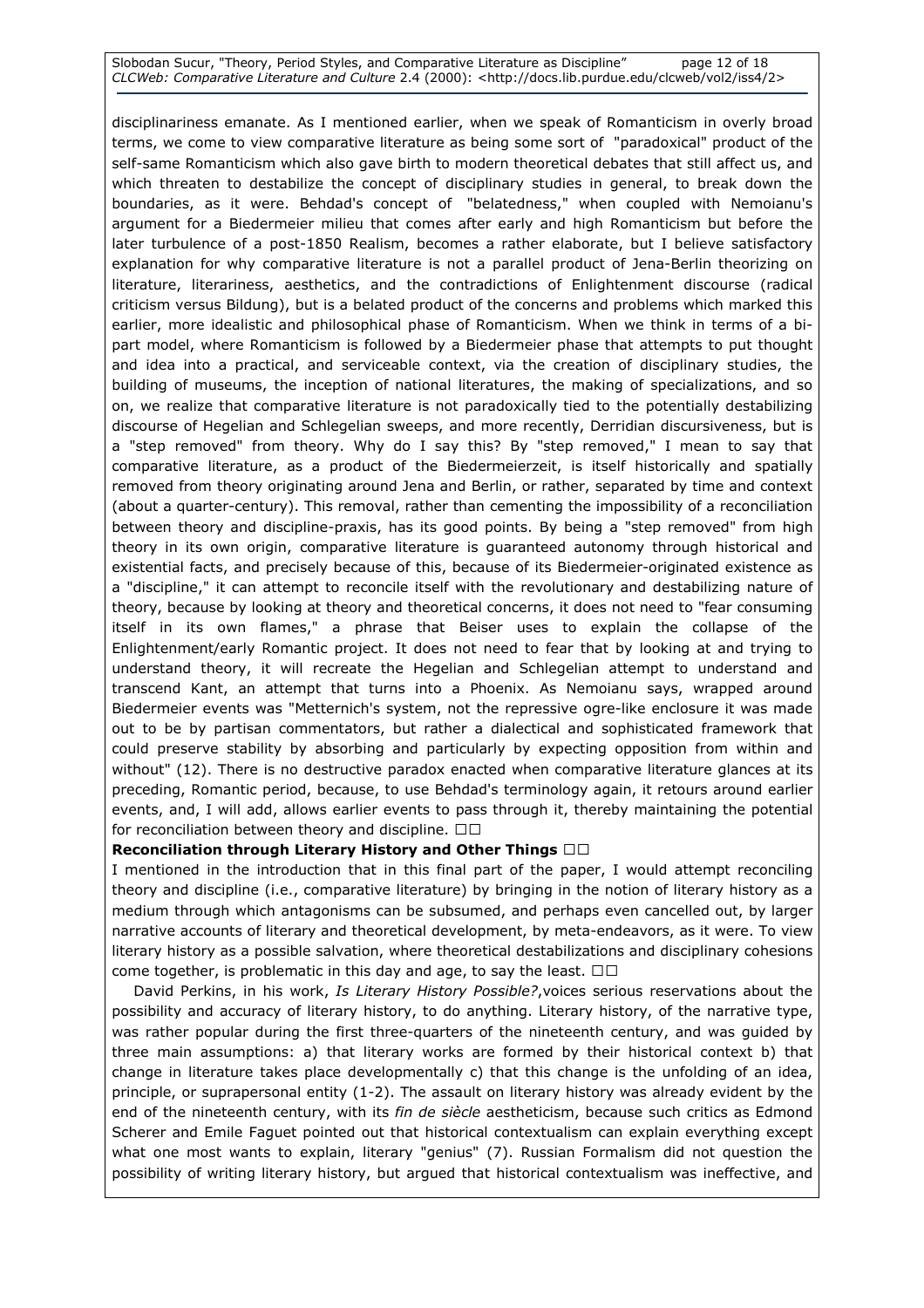Slobodan Sucur, "Theory, Period Styles, and Comparative Literature as Discipline" page 13 of 18 CLCWeb: Comparative Literature and Culture 2.4 (2000): <http://docs.lib.purdue.edu/clcweb/vol2/iss4/2>

that traces of development were to be found in the text itself (8). New Criticism programmatically rejected literary history, and eventually, deconstruction, by exposing the aporias of periods, movements, genres, classifications, and so on, made it difficult, probably impossible to generalize texts and frame them within meta-historical discussions (8-9). Perkins remains unconvinced that literary history can be written, because future criteria will demand different literary histories, and so on, but he still believes that it is a necessary endeavor (17). He remains unimpressed by the obvious artificiality of literary history; the chosen starting point of discussion in literary history has a strong impact on the way the past is represented, so that quite often, a phase of synthesis and homogeneity is said to precede the period which is the subject of the book, as in one article by Marshall Brown on nineteenth-century Realism, which stipulates that the eighteenth century was "more unified," or in the work of Ian Watt, where the divisions of the eighteenth century are juxtaposed to the homogenous Renaissance and seventeenth century, or in the work of Victorian specialists, who speak of Romanticism as the lost age of "universals" (36-37). Perkins argues that the ending of a literary history is equally artificial, set up for reasons of climax, as in Wilhelm Scherer's History of German Literature from 1883, which concludes with Goethe, saying that the latest 50 years will not be dealt with, since they will "spoil the study" (37). As far as the postmodern, "encyclopedic" literary history is concerned (examples of which are the Columbia Literary History of the United States from 1987 and A New History of French Literature from 1989), Perkins dismisses it as not being literary history per se because it establishes diversity and contradiction as structural principles, foregoes closure and consensus, and most importantly, does not organize the past into an entity (56-60). RR

Roland Champagne, in his work, Literary History in the Wake of Roland Barthes, echoes certain aspects of Perkins' comments, particularly the opinion that the concept of literary history has been problematized in our own day and age. Barthes in fact played a key role in bringing theoretical concerns into the arena of literary history, and through that gesture, he foreshadows what I may be said to be doing here, namely, setting up literary history as a bridge on which theoretical, meta-literary concerns meet up with disciplinary and empirically oriented concerns regarding the integrity of national literatures, specific genres, styles, and so on. Barthes enlarged the empiricalscientific view of literary history developed by Gustave Lanson to include "that 'impressionism' which Lanson had easily relegated to an activity called 'criticism.' By introducing the subject into history, Barthes advocated a new era for literary history wherein texts of previous historical moments would be re-examined in order to account for the complex threads of the subjective investigator in the assumptions of established literary traditions" (3). Barthes refuted the systematic ordering of what he called "classical texts" by literary history into a linear and temporal succession of one tradition after another, by advocating the "modern text" (like the works of Flaubert), as having an "historical self-awareness" that paradoxically makes it "ahistorical," whereby we can, by reading the modern text, understand the problematics of literary history through our contemplation of how these new texts generate meaning, rather than how they can be grouped into convenient literary movements (5). It is interesting that Barthes should define the modern text, which invites interpretation rather than periodization, as originating around 1850, and as having something to do with Flaubert, because, as we remember, Ali Behdad applies his concept of "belatedness" to the orientalism which operates in Flaubert's Notes de voyages of 1850, this being a concept which I found easily explains and parallels the relationship of the Biedermeier to Romanticism, even though Behdad and Barthes seem to be speaking of a post-Biedermeier, post-1850 phase. It is entirely possible that they may not even have a Biedermeier context or paradigm in mind, but are, however implicitly, elaborating their arguments in terms of the more traditional, simpler, and cleaner Romanticism-Realism "break" in literary periods. RR

 Barthes's approach, which brought the "subject" into the question of literary history, seems to have rubbed off on Mario J. Valdés' article, "Rethinking Literary History -- Comparatively," because here, Valdés, while attempting to break the confines of typical, national literary histories, advises caution. He believes that a shift has occurred from "validation to signification," whereby literary historians must now "reconceptualize historical process to include the relations between texts and the contexts of production and reception ... The Foucaultian linking of power and knowledge points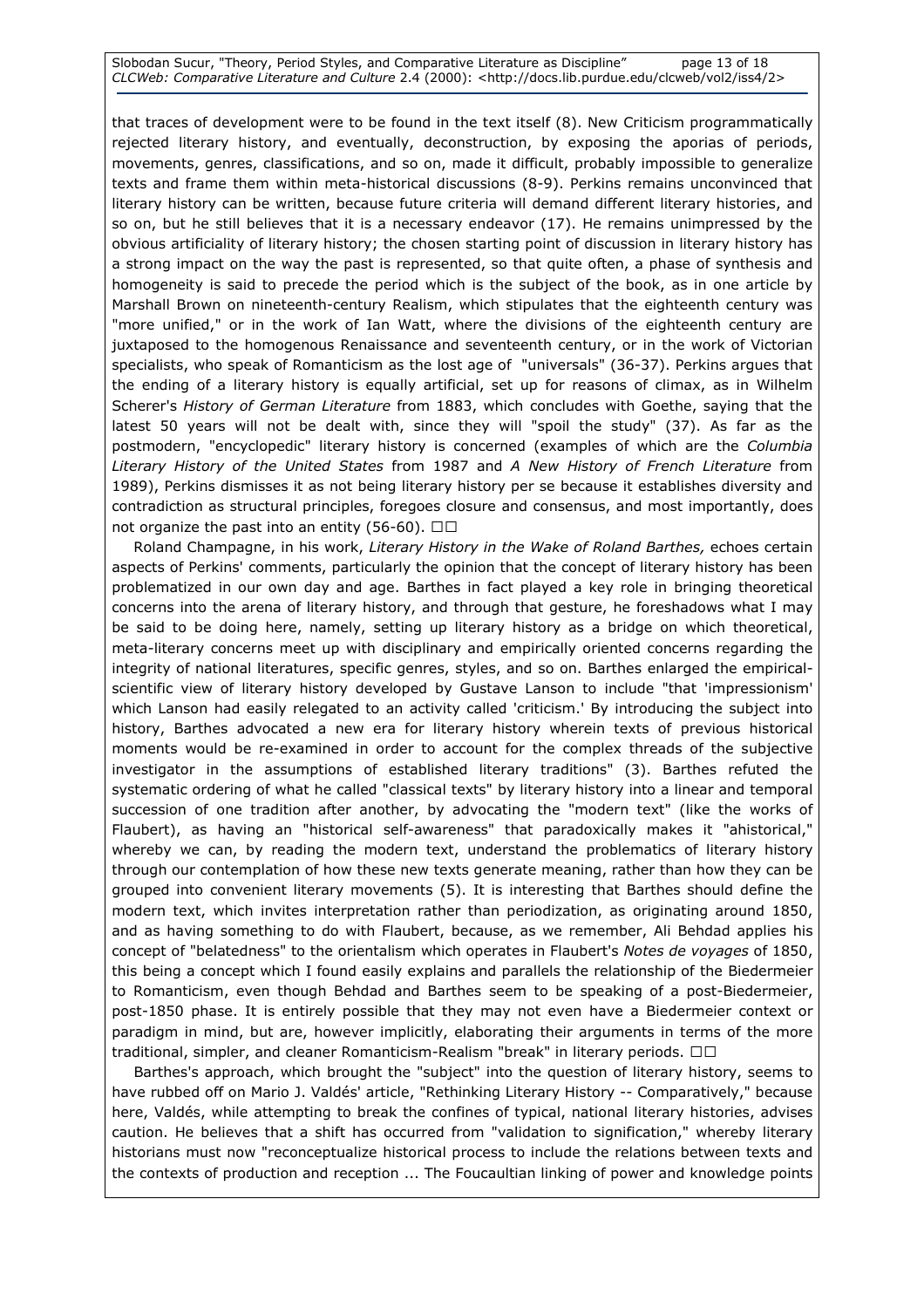Slobodan Sucur, "Theory, Period Styles, and Comparative Literature as Discipline" page 14 of 18 CLCWeb: Comparative Literature and Culture 2.4 (2000): <http://docs.lib.purdue.edu/clcweb/vol2/iss4/2>

here ... to an awareness that, while events did occur in the past, we give meaning to [them] ... This is not a defeatist invalidation of the process of history-writing; it is merely a frank acknowledgment of a hermeneutic reality" (6). Valdés further speaks of how in order for a "comparative literary history" to take such things into account, it would have to "foreground ... methodological frameworks (hermeneutic, post-structuralist, post-colonial, feminist, and so on) and directly address its own theoretical assumptions regarding both texts and contexts (sociocultural, economic, political, aesthetic). How this might work in practice [remains to be seen]." (6). RR Valdés's concept of the "comparative literary history," which I believe would have a greater chance of reconciling theoretical discord with comparative literature as a coherent body and disciplinary effort, precisely because of the comparative thrust of such a history, is more difficult to set up than a merely national literary history, that functions within smaller boundaries, and that does not offer as great a promise of reconciliation. Even the current Comparative Literary History Series (initiated and sponsored by the International Comparative Literature Association) which is published under the directorship of Valdés, is not set up as a full and comprehensive analysis of literary and meta-literary concerns; Romantic Irony, edited by Frederick Garber, gravitates (with most of the articles) toward German literature and there are no articles on Romantic Irony in Far Eastern literatures; in the case of Symbolist Movement, edited by Anna Balakian, most articles gravitate towards France, and so on. An assessment of literary movements is usually tied to their country of origin, so to speak, and besides, comparative literary histories, like the series just mentioned, are limited by practical concerns as well (they would be thousands of pages long if they dealt with literary periods in a fully international fashion, and there is always the risk that a "forced internationalism" of certain movements would result, creating an artificial and false assessment). We should also remember that the above mentioned series is published as individual collections of separate articles, in "postmodern encyclopedic" style (to use Perkins's phrase), on certain topics and movements, so that the very form gravitates toward fragmentation. An example of a comparative literary history that functions as a narrative, putting movements into chapters, would be Werner P. Friederich's Outline of Comparative Literature from Dante Alighieri to Eugene O'Neill, published in 1954, but such a format also has its limitations, and may be accused of being forced, overly general, and artificial. Indeed, such ultra-comprehensive endeavors do have an amateurish air about them. Valdés's point is thus well taken, that comparative literary histories would be difficult to set up, because both methodological frameworks and theoretical assumptions would have to be taken into account.

In his An Analytical Approach to Comparative Literature, Jintaro Kataoka also speculates on the potential for comparative, and world literary histories. Among several interesting points that he makes are three which stood out in my mind, and which seem crucial if one is to develop a truly comparative literary history: a) for a comparative literary history to emerge, dimensional restrictions need to be overcome b) for such a history to emerge, the intuitive factor of literary creation needs to be accommodated for c) for this history to emerge, the literary historian must recognize as his true audience the writers who are spoken of. The first point, of overcoming dimensional restrictions, Kataoka appears to derive from John Drinkwater's The Outlines of Literature and Art (1924), which attempted to give form to a history of world literature, and Kataoka elaborates by saying that if "there could exist a legitimate history of world literature very well adapted to the life [political, economic, cultural, climactic, etc.] in these two different worlds [East and West], then and then only would there be able to appear a real history of the Western Literature and a valid history of the Eastern Literature" (16). Regarding the second point, of accommodating intuition, which Kataoka also calls the "impetus of life" and the "feeling of existence," it is said that intuition, being our thought at some primordial level, "is not yet intellect and as such it is not concerned with the relations between things: it cannot err, as intellect can, by referring things to the wrong concepts" (65); Kataoka argues that such a purely aesthetic, unerring idea (which he seems to manufacture by mixing the ideas of Kant, Schelling, Bergson, and others) must be accommodated for in world literary histories, primarily because art, that is to say, literature, is being dealt with, and he offers an equation which would accommodate for this creative principle, that is evocative of Keats's "Truth and Beauty": (L times S)  $L = S$ Lsquare,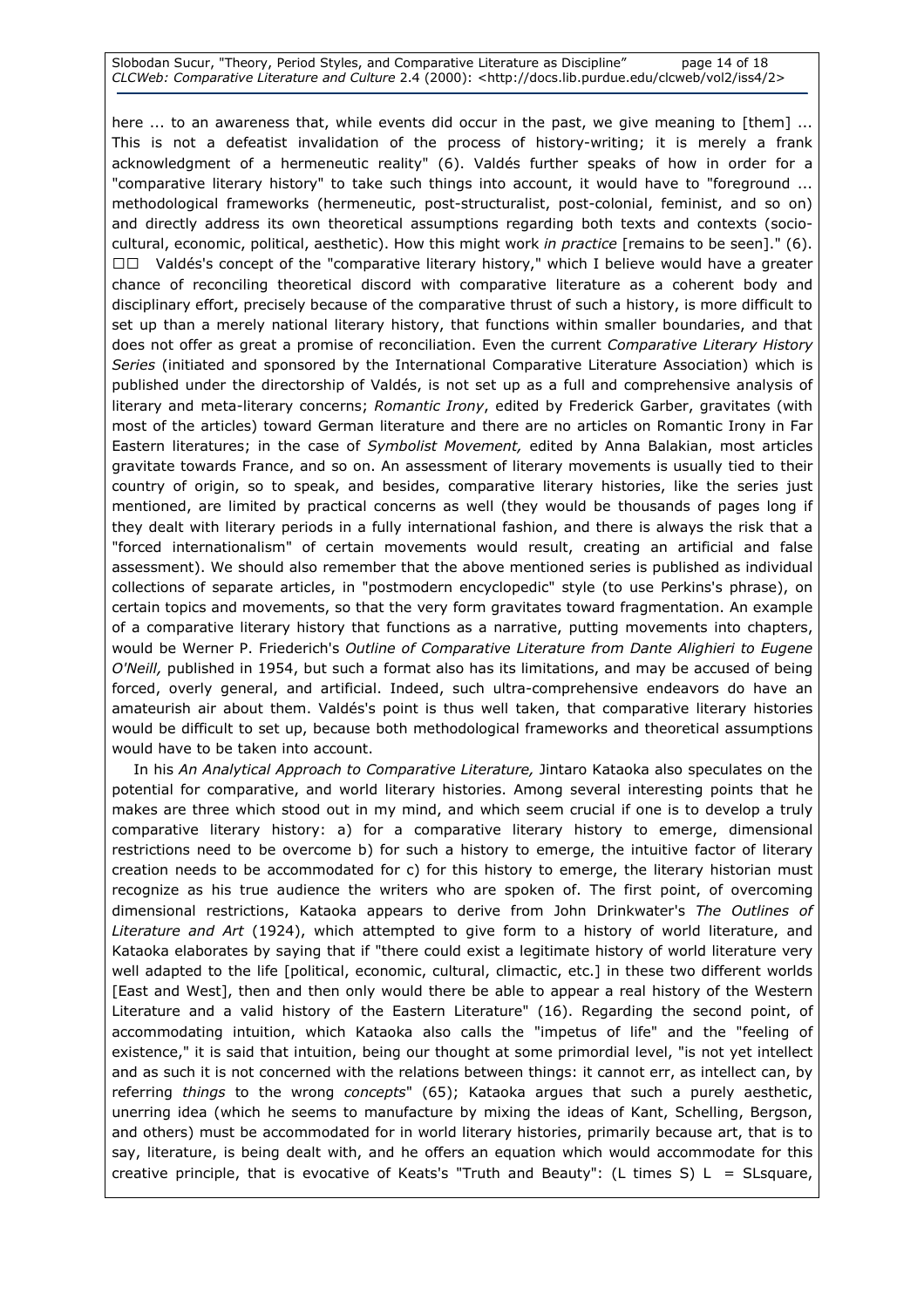Slobodan Sucur, "Theory, Period Styles, and Comparative Literature as Discipline" page 15 of 18 CLCWeb: Comparative Literature and Culture 2.4 (2000): <http://docs.lib.purdue.edu/clcweb/vol2/iss4/2>

where S stands for scientific factors which endorse intuition through experiment, and L is literature, and where S corresponds with Keats's "Truth" and L with his "Beauty" (65). Regarding the third point, Kataoka argues that for "a literary historian, the aim and the interest he seeks to find are just those the author tries to embody ... In creation the author should, either consciously or unconsciously, appreciate the position of the literary historian, in whose work the former is to be represented exclusively by his own productions" (83). The reason I mention Kataoka's points is because they demonstrate how a comparative literary history, particularly in order somehow to reconcile and intermesh high theory with the disciplinary endeavor of writing a literary history, would have to juggle several concepts and needs simultaneously. Kataoka's proposition is a perfect example of the difficulty of such an endeavor, because while his first point is well taken, that dimensional restrictions need to be broken for such a literary history to emerge (which echoes Valdés's point in his article), the second point, dealing with intuition as a pure, unerring, and Keatsian principle that must be interwoven into a comparative literary history, while it sounds pretty, threatens, much like the early Romantic endeavor to solve Enlightenment contradictions, "to consume itself in its own flames." Kataoka's final point, that literary historians should write for authors as their true audience, I am sure, would be attacked for leaning too closely on Formalist principles (i.e., that readers when reading, and writing, should put themselves into the mind of a writer). R R

 Setting up a comparative literary history that would somehow be aware of its own theoretical limitations and fallacies, but would simultaneously offer an effective and understandable assessment of the topic at hand (literary influence, period styles, revolutionary trends, etc.), and thereby, would reconcile the dangerous, and cautionary aspects of theory, with the need to maintain a disciplinary endeavor (the very writing of a literary history), is not simple. Valdés's comments, Perkins's grudges, and Kataoka's all-too-lofty machinations are obvious examples of the difficult position I find myself in: offering literary history as a salvation, where theory and discipline meet. I believe the best way to ensure for success in this venture is to remain modest, and aware of the subtleties that are involved in the very process of writing, which becomes a meta-writing when literary history is involved. Earl Miner, in his Comparative Poetics: An Intercultural Essay on Theories of Literature, almost seems to be apologizing for writing his work, when he concludes the first chapter by saying the following: "Nothing in the preceding, nothing in what follows, is meant to argue for a single conception of comparative poetics. All that is argued, and it is quite enough, is that comparative poetics requires two things: a satisfactory conception and practice of comparison along with an attention to poetics (conceptions of literature) that rest on historically sound evidence" (32).

 Post-structuralism would of course ask the question, What is "historically sound evidence"?, so that Miner's comment itself falls apart, once again undermining the purpose behind literary history. As I have said, comparative literary history may reconcile theory and discipline, but only through a cautionary and modest approach. My proposal for success requires that we write a conceptual literary history, which is a sub-branch of narrative literary history, but is a more interesting variant, because it organizes and interconnects events in a powerful way, by exhibiting the interrelation of events as the logical relations of ideas; a possible example would be to view only a "section" of the eighteenth century as the "Age of Reason," and then to display certain texts as being not completely representative, but only representative of particular "sides" of the idea in question (Perkins 49). We would have to keep in mind two things while writing such a subtle and cautionary history. First, we would have to acknowledge Barthes' conception of the "subject" as being an active factor in the construction of a literary history, whereby we would have to argue that our analysis of certain literary-historical periods, rather than extracting the "essence" of a period, is juxtaposing our own notion of the "essence of a period" onto the period in question in order to attempt explaining our own contemporary period, in the act of "hypothetically" explaining an earlier historical period, whereby the "hypotheticality" of this latter maneuver, rather than being cancelled out through the act of bestowing significance on our own period (echoing the Hegelian dialectic), would itself be recognized as significant, in the sense that certain hypothetical explanations are useful (practical and beneficial). The second thing we would have to keep in mind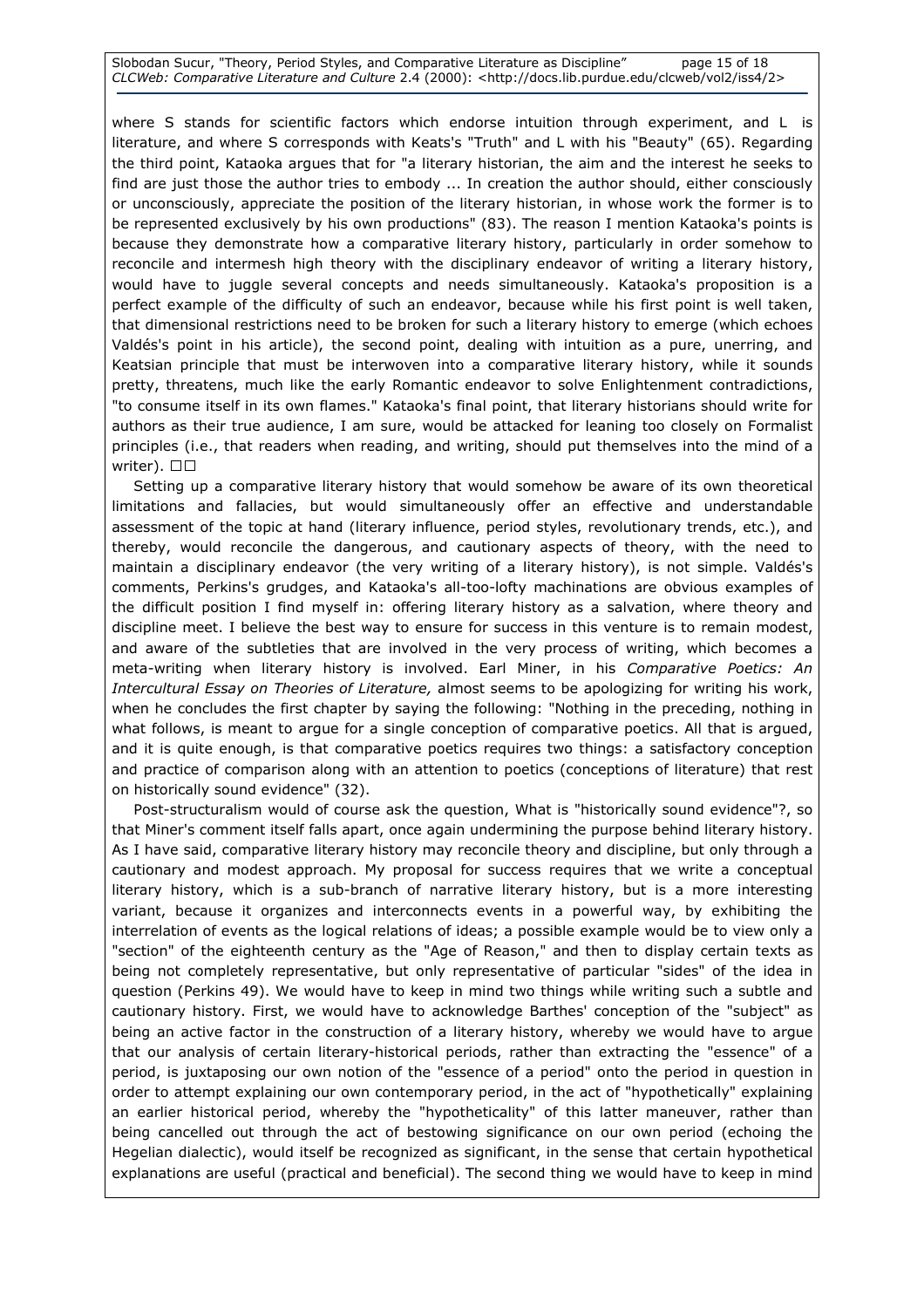(which is required for the above mechanism to work) while writing a conceptual, comparative literary history, is a comment uttered by Dilthey, that while he cannot accept the teleological/mystical ideas of Hegel in unmodified form, he is willing to accept that because of complex and specific circumstances, an idea may indeed have an historical moment of prevalence (qtd. in Perkins 134).

 The other, perhaps final way to attempt reconciling theory and comparative literature as a discipline, which may be accommodated for most appropriately in a conceptual literary history, by the way, is through the use of geometrical models of discourse. However unusual or perverse it may sound, I was inspired to propose this as a possible solution by a section of Paul de Man's article, "The Resistance to Theory," where he mentions the following: "Seventeenth-century epistemology, for instance, at the moment when the relationship between philosophy and mathematics is particularly close, holds up the language of what it calls geometry (mos geometricus), and which in fact includes the homogenous concatenation between space, time and number, as the sole model of coherence and economy. Reasoning more geometrico is said to be almost the only mode of reasoning that is infallible, because it is the only one to adhere to the true method, whereas all other ones are by natural necessity in a degree of confusion of which only geometrical minds can be aware" (364-65). Geometrical models, precisely because of their threedimensional nature of representation, whether they be on paper or contemplated in the mind, allow for a spatial analogy with the external world, outside of the "subject," and thereby, such models allow for bonding between theoretical concepts, literary/aesthetic styles, and architectural figures. This may be a possible solution that brings together theory and comparative literature (as a discipline requiring cohesion), via the representation of a conceptual-stylistic-figural continuum, through the three-dimensionality of geometrical models. I should mention a rather important point here, that while these geometrical models which I am proposing do evoke and should evoke spatial constructs (architecture, etc.), they are nonetheless and necessarily toned-down, by being only models, and as such, they are subtle and fluid enough to function within a discipline, such as ours, that deals with discourse, text, and the very notion of medium.

 These geometrical models of discourse would, in their final stage, best work within a conceptual, comparative literary history, because they themselves, through their spatial analogy with the world, stand as comparative concepts/constructs. The models would probably emerge from a subtle and historically self-conscious analysis, that may deal with literature per se, or certain textual features, or even the notion and nature of medium and communication. The models might even emerge initially within the context of a rather limited discussion, that may only deal with a few writers, or a few theoreticians, but would eventually, gradually, and cautiously, be verified or disproved within larger contexts (literary histories, New Historical readings, politicalideological discussions, etc.). It may be the case that a certain number of these proposed models of discourse would be rejected as inaccurate or incomplete, but that a few would be found to be rather effective in their potential for explanation within our discipline. To use the example of myself, I began playing with the concept of these geometrical models through my reading of the Lacan-Derrida-Johnson-Irwin debate on Poe's "The Purloined Letter," which is a rather focused topic, but gradually, after becoming acquainted with hermeneutics, I was further able to develop my views on geometrical models, and their potential to reconcile antagonisms, by looking at Gadamer's disapproval of Cartesian and Hegelian models of subjectivity, and his preference for Aristotle, who, unlike Plato, does not separate theory from praxis (qtd. in Hoy 60). This Platonic separation of theory from praxis is, at some fundamental level, what I have been contemplating throughout this paper. The geometrical models which I am proposing, that might crop up anywhere but would probably be used as tools in conceptual literary histories, are possible solutions to discord and fragmentation, and I assume, as with any such unusual proposal, modifications are both required and welcome. R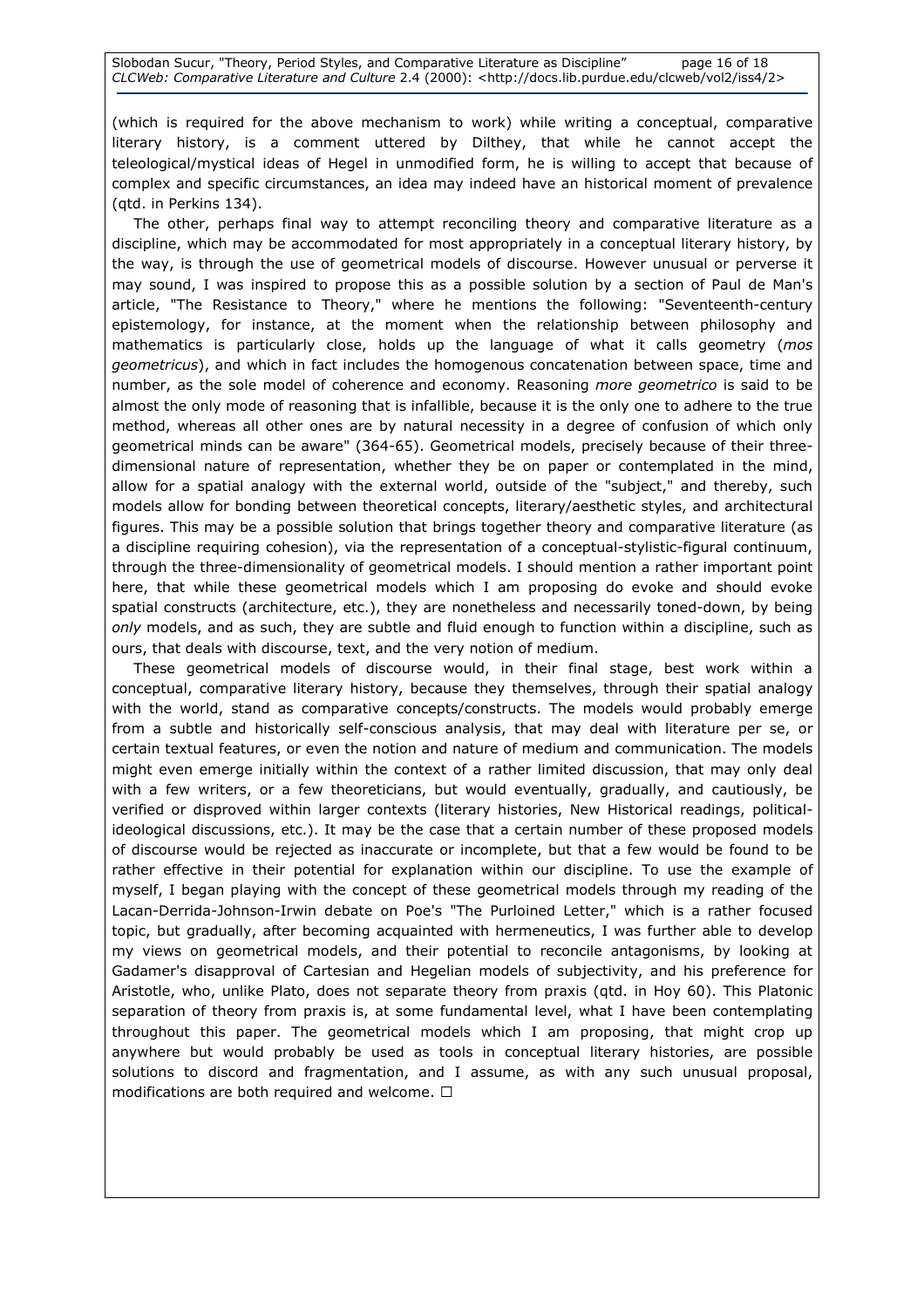Slobodan Sucur, "Theory, Period Styles, and Comparative Literature as Discipline" page 17 of 18 CLCWeb: Comparative Literature and Culture 2.4 (2000): <http://docs.lib.purdue.edu/clcweb/vol2/iss4/2>

| Type                                                | Value      | Shape |
|-----------------------------------------------------|------------|-------|
| Socratic-<br>Platonic<br>discourse                  | $2$ or $4$ |       |
| Sophoclean-<br>Aristotelian<br>dialectic            | $10$ 3     |       |
| Rococo<br>chatoyante-<br>broderie                   | $1^{1/2}$  |       |
| Hegelian<br>dialectic                               | 3          |       |
| Poesque-<br>Borgesian<br>discourse                  | 4          |       |
| Derridian<br>discursive<br>dialectic                | $3^{1/2}$  |       |
| Hegelian<br>dialectic<br>doubled and<br>self-framed | 7          |       |
| Hegelian<br>dialectic<br>multiplied<br>infinitely   | 'n         |       |

#### **Models of Discourse**

 The table is my own attempt at these geometrical (and numerical) models, and is merely offered to illustrate what I have been saying. In the table are various models that I have associated with certain types of discourse, and certain period styles. In the case of the Rococo model, I have left one side open, to emphasize that the Rococo was a "play of surfaces," via chinoiserie and other features, and not a closed system like Romanticism, which Frye compares to Greek architecture and says, citing Melville, that both showed "reverence for the Archetype" (25). In the case of the Hegelian dialectic, I set the model up as doubling the Aristotelian dialectic (which Gadamer prefers for its emphasis on "phronesis," i.e. practical wisdom, the recognition of man's finitude and historicity) (qtd. in Hoy 60). In this way, my model for the Hegelian dialectic accommodates for Romantic reflexivity, and for the Hegelian idea of "coming-to-selfconsciousness," which gradually translates historical experience into a false absolute, giving the individual a sense of "being in a center," and other similar things. Such were the thoughts which went through my mind as I set these models up. In the case of the Derridian model, I set it up as framing the Hegelian model for reflexivity, because Derrida argues against "logocentrism" but is still forced to use the language he disdains. In the case of the Poe-Borges model, I set it up as framing the Platonic notion of an "ideal truth beyond reality," in order to account for the "dream within a dream" quality that is found in the work of these two writers. The last two models, the doubled, self-framed Hegelian dialectic and the infinitely multiplied one, have not yet been attained in discourse, and are my speculation on "future models," that might crop up in future literary-historical periods, and so on.

 Even though these models require further elaboration, more discussion as to why particular geometrical shapes were chosen and as to how exactly such shapes would be used as disciplinary tools, a lengthy speech on these and similar issues would go beyond the immediate topic of this paper. Once again, I must stress that the views, particularly of the third part of this paper, are only possible solutions, and require further analysis, but I will venture to say that at least some of my opinions may be relevant. It is already evident in these models, even at a primarily visual